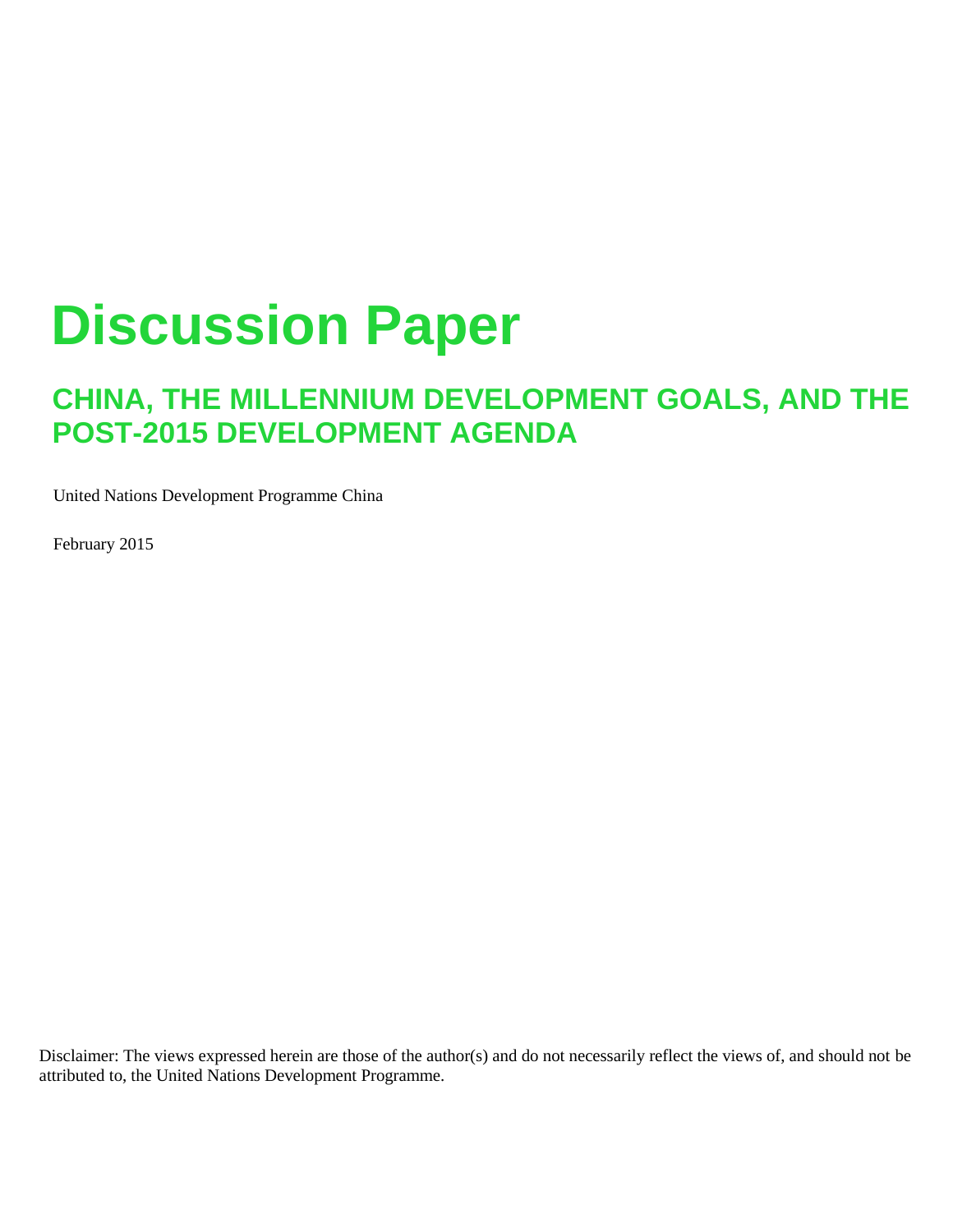# **TABLE OF CONTENTS**

| PART 4: WHAT CAN OTHER COUNTRIES LEARN FROM CHINA TO INFORM THE POST 2015 |  |
|---------------------------------------------------------------------------|--|
|                                                                           |  |
|                                                                           |  |
|                                                                           |  |
|                                                                           |  |
|                                                                           |  |
|                                                                           |  |
|                                                                           |  |
|                                                                           |  |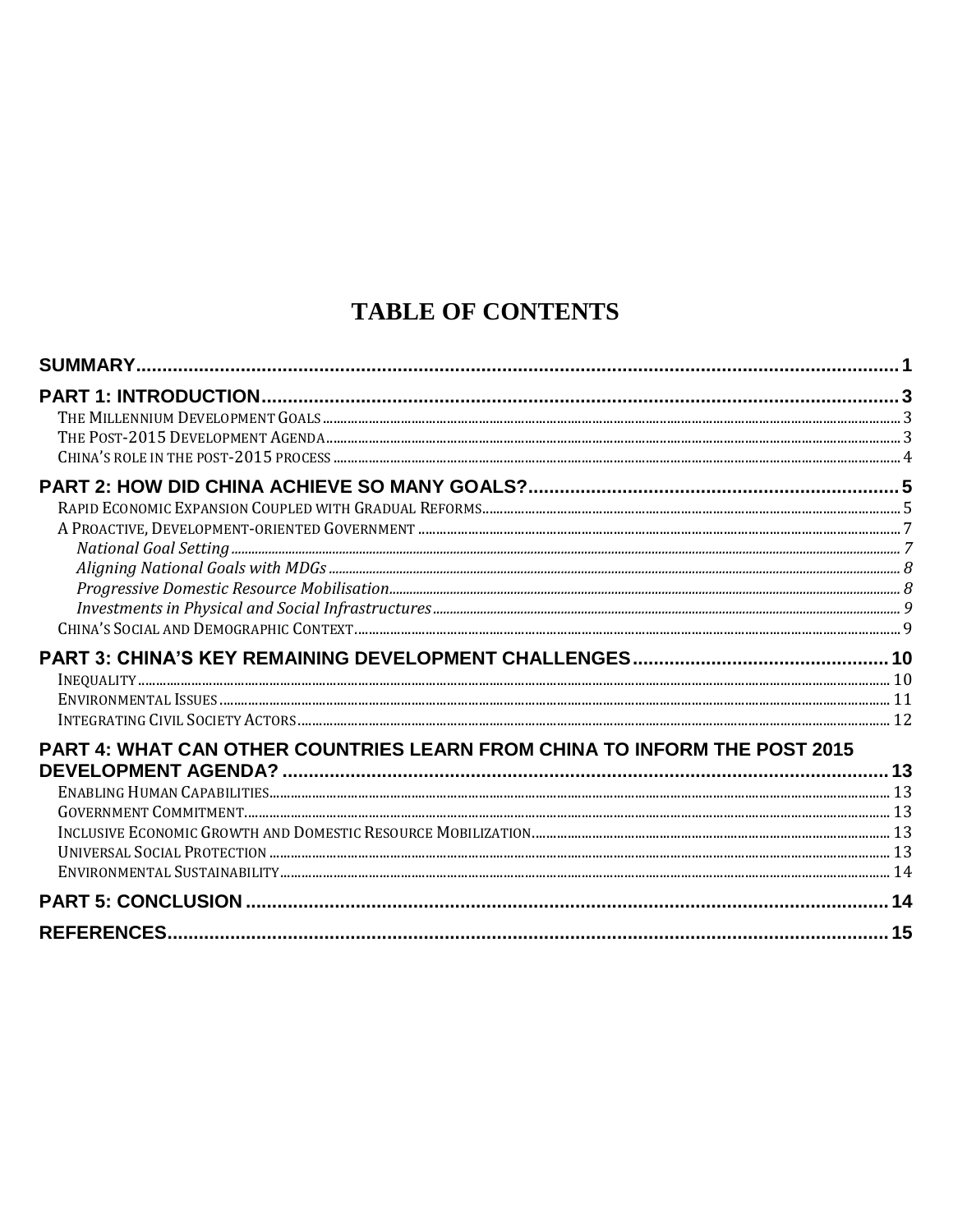# **SUMMARY**

In 2015, the current Millennium Development Goals (MDGs) will expire and be replaced by a new globally agreed post-2015 development paradigm. China has made enormous progress in meeting the MDGs. Since China has a fifth of the world's population, this means that China's progress has greatly contributed to the achievement of the MDGs globally. Yet between 5- 10% of China's population remains in poverty, and China will suffer the effects of climate change and other global issues. As such, the new development paradigm will require China's active support and participation. In addition, China's experience can be shared with other developing countries to help promote sustainable human development for all.

This UNDP China Discussion Paper is largely based on national consultations and workshops on the post-MDGs agenda held in China since 2012. It examines the approaches that China adopted in its attainment of certain MDGs, and identifies the domestic contexts in which such changes took place. It assesses some of the successes and challenges that China encountered in achieving some of the MDGs. While the circumstances that helped China meet some of the MDGs are unlikely to be entirely replicable elsewhere in the world, there are experiences that can be shared from China's development. Based on the lessons learned from the Chinese experience, the final section of this report addresses some issues to consider in developing a new set of global development goals post-2015.

#### *The Chinese experience – unprecedented achievements, some challenges*

China has made significant efforts in realizing the MDGs' overall purpose of addressing the multi-dimensional nature of poverty and focusing on sustainable and equitable wellbeing. Statistics show that, over a relatively short time span starting from China's reform and opening-up since late 1970s, China has substantially reduced extreme poverty, infant, child and maternal mortality rates; increased access to primary and secondary education; and made important gains in gender equality and combating HIV/AIDS, malaria, and other diseases. This means that millions of people now have a steady supply of healthy food, safe drinking water, reliable shelter, and sanitation facilities. It also means that boys and girls have equal opportunities to receive education from the primary level to university, which can lead to better jobs and steady income for their families.

A set of three unique circumstances has provided China with the conditions necessary for high economic growth, new social programmes, and infrastructure investment. However, China still faces significant development challenges, especially in the areas of gender and regional inequalities, urbanization, combating HIV/AIDS, ensuring environmental sustainability, addressing water and air pollution. Integrating non-government actors in the development process could also be helpful in addressing these challenges and merits further consideration. A universal and more comprehensive post-2015 agenda could therefore be a useful catalyst for China to address these remaining challenges.

#### *Lessons from the Chinese experience – how did China do it?*

- China's rapid economic growth a key enabling factor to the country's efforts in reaching the MDGs has been achieved through its gradual but targeted reform and opening up of the economy that began with the shift from a centrally planned economy to a market-based economy. Pilots – such as the special economic zones – were a crucial set of instruments for China to implement its gradual approach of economic reforms.
- Achieving national-level development goals requires the active support of a strong government that focuses on growth and development. It is important for governments to be committed, strategic and forward-looking so as to balance the short-term and long-term interests of the population.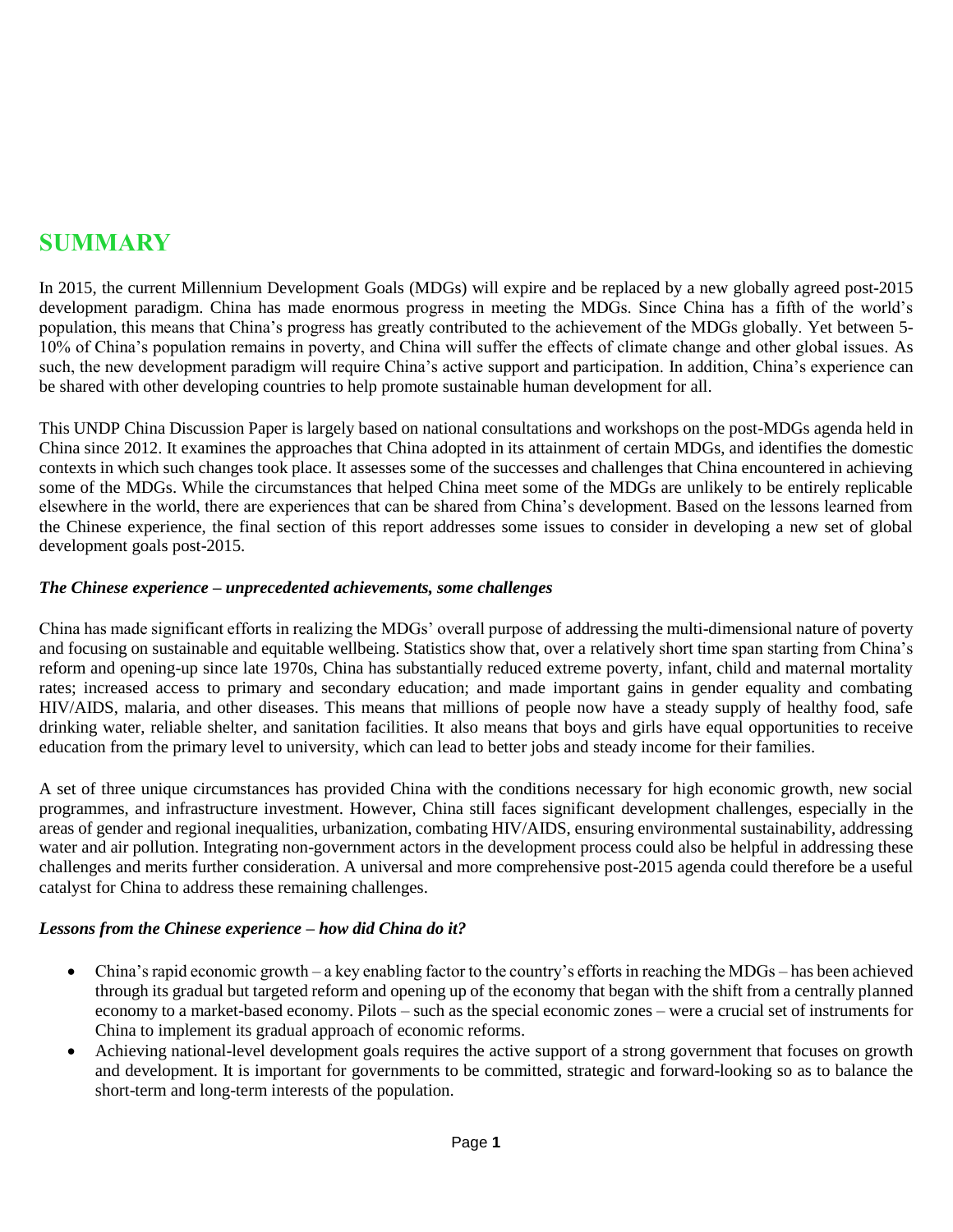- Progressive domestic resource mobilization, in particular the steady increase in government revenue that have been on pace with economic growth in the past 20 years, was key in allowing sufficient resources to be directed toward sectors within the economy that are instrumental for sustaining growth.
- Economic growth was necessary but not sufficient for poverty reduction. Development was also underpinned by improvements in physical infrastructure as well as human capital formation and investment in livelihoods, which were made easier to achieve by China's declining birth rates, but also guaranteed through relevant law and rules established and enforced by the government (e.g. China's 10-year Rural Poverty Alleviation and Development Outlines).

#### *Lessons from China suggest that a universal post-2015 development agenda should, inter alia, prioritise:*

- Creating an enabling environment for human capabilities;
- Government commitment and high administrative efficacy and focus at all levels;
- Inclusive policies focused on mitigating inequalities of outcome (e.g. progressive domestic resource mobilization, health, etc.) and opportunity (e.g. enabling employment policies, fair access to the legal system, etc.);
- Universal social protection, including social safety nets;
- Balancing economic growth, poverty reduction, and environmental sustainability.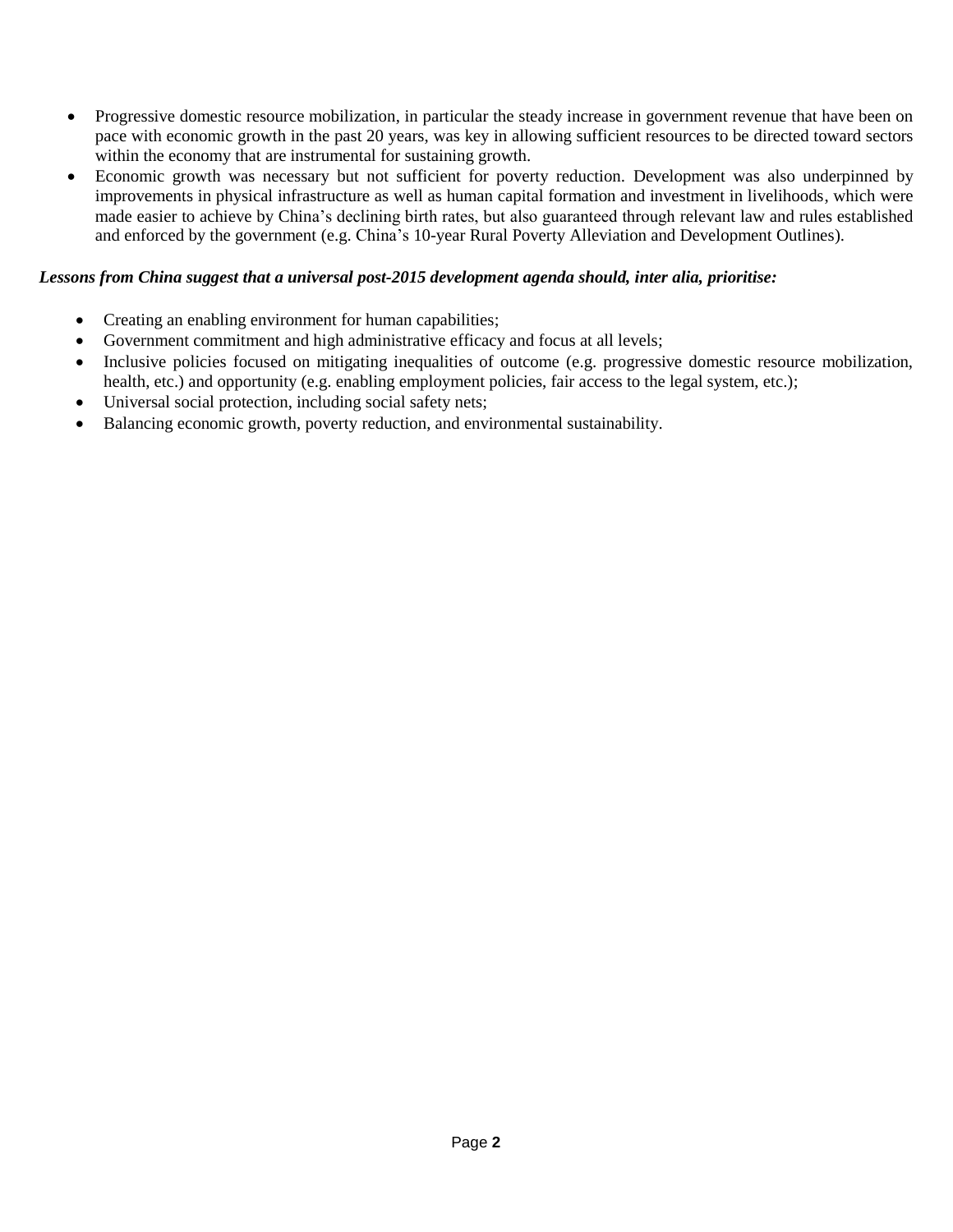# **PART 1: INTRODUCTION**

#### **The Millennium Development Goals**

The MDGs encapsulate the eight international development goals officially established following the 2000 Millennium Summit of the United Nations (UN). In signing the Millennium Declaration, all 189 UN member states at the time committed to a new global partnership to reduce extreme poverty and set out a series of time-bound targets for each goal, with a base year of 1990 and a deadline of 2015.<sup>1</sup> The eight goals consist of: reduce poverty and hunger; achieving universal primary education; promoting gender equality and empowering women; reducing child mortality; improving maternal health; combating HIV/AIDS, malaria and other diseases; ensuring environmental sustainability; and developing a global partnership for development.

Preliminary results have been encouraging. The number of people living in extreme poverty has fallen in every developing region, including sub-Saharan Africa. The proportion of people living on less than \$1.25 per day fell in 2010 to less than half the 1990 rate, and over 2.3 billion people gained access to improved drinking water sources between 1990 and 2012. The share of slum dwellers in urban areas declined from 39.3 percent in 2000 to 32.7 percent in 2012. This drop has improved the lives of at least 100 million people. Other progresses include gains in gender parity in primary education, a decline in levels of child mortality, a downward trend of tuberculosis and global malaria deaths and an expansion of treatment for HIV sufferers.



However, there are impediments to achieving all the MDGs by 2015. Research shows that recent natural disasters and the global financial crisis have slowed progress. While some data has suggested that income inequality between countries are narrowing, within-country inequality persists and has worsened in some cases. <sup>2</sup> Hunger remains a global challenge. The United Nations Food and Agriculture Organization estimates that 850 million people, or 15.5 percent of the global population, were living in hunger in 2006-2008. Additionally, progress has also been slow in reducing child under-nutrition, with 30 percent of children in Southern Asia deemed underweight in 2012.

#### **The Post-2015 Development Agenda**

The Post-2015 Development Agenda aims to help define the future global development framework that will succeed the MDGs. Launched at the 2010 High-Level Plenary Meeting of the UN General Assembly, the process draws on the values and principles in the Millennium Declaration and on a thorough, broad-based and inclusive review of the MDGs, which should be put in the context of the global development challenges ahead, as the starting point for the discussion of a new development agenda beyond 2015.

The 2011 Annual Report of the Secretary-General *Accelerating progress towards the MDGs: Options for sustained and inclusive growth and issues for advancing the United Nations development agenda beyond 2015* lays out the broad principles of the post-

l

<sup>1</sup> Except for Goal 7 (Ensure environmental sustainability), which has some target years set in 2010 or 2020.

<sup>2</sup> For more information, please see Lakner and Milanovic (2013)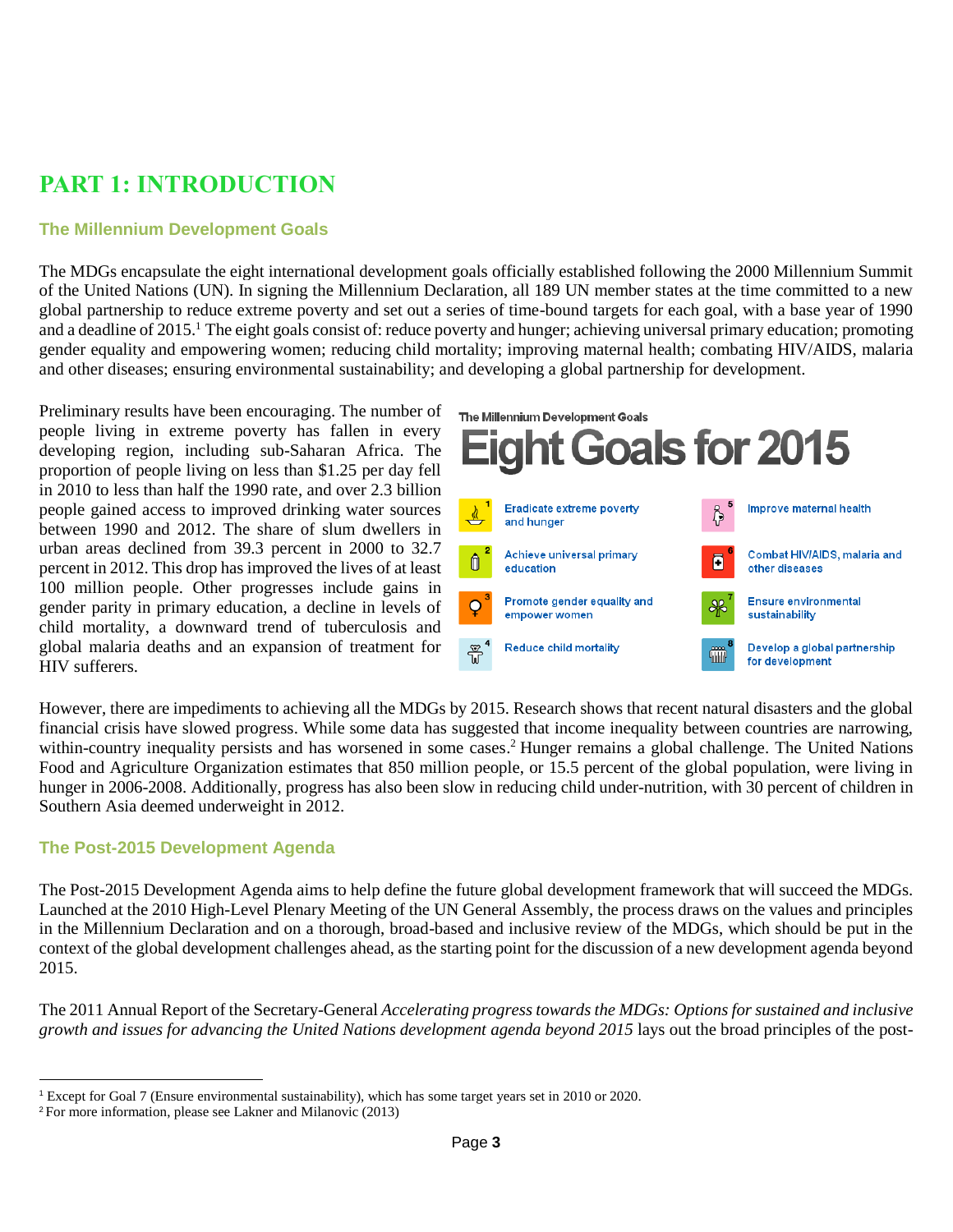2015 process.*<sup>3</sup>* These include the need to foster an inclusive, open and transparent consultation process with multi-stakeholder participation, including civil society, academia, private sector, and government actors, and to use established global, regional and national mechanisms and processes to ensure that such deliberations incorporate the lessons learned and experiences from all stakeholders.

The UN System Task Team was established by the UN Secretary-General to support system-wide preparations for the post-2015 development agenda, in consultation with all stakeholders. The Task Team provided analytical inputs, expertise and outreach to support the multi-stakeholder consultations led by Member States on the post-2015 global development agenda. It also mobilized more than 60 UN entities and agencies, and international organizations. 4

In July 2012, the Secretary-General appointed a High-level Panel of Eminent Persons on the post-2015 development agenda. In May 2013, the Panel submitted their report, which provided recommendations regarding their vision on the post-2015 development agenda, key principles for reshaping the global partnership for development and strengthening accountability mechanisms.

Also in 2012, the United Nations Conference on Sustainable Development (Rio+20) launched an intergovernmental Open Working Group (OWG) to develop a set of sustainable development goals (SDGs). The Group, consisting of 30 UN member country representatives nominated by different regions, commenced its work in September 2013 and produced an outcome document of 17 Sustainable Development Goals to the General Assembly during its 68th session.

The Rio+20 Conference also mandated the establishment of the Intergovernmental Committee of Experts on Sustainable Development Financing (ICESDF) to prepare a report proposing options on an effective financing strategy to facilitate the mobilization of resources and their effective use in achieving sustainable development objectives. The final report suggested a basket of policy measures encompassing a "tool kit" of policy options, regulations, institutions, programs and instruments, from which governments can choose appropriate combinations. The experts recommended a cohesive, strategic approach based on the principle of country ownership and supported by a strengthened global partnership for sustainable development.

Incorporating the outcomes of various processes on the post-2015 development agenda, the Secretary-General released his synthesis report, titled 'The Road to Dignity by 2030: Ending Poverty, Transforming All Lives and Protecting the Planet" in December 2014 as an input to the intergovernmental negotiations on the post-2015 development agenda. The report reemphasized the need for the 17 global goals recommended by the Open Working Group on Sustainable Development Goals, while also introducing a set of essential elements as a means to address the challenges of communicating the global framework.

#### **China's role in the post-2015 process**

l

China's inclusion in the post-2015 agenda is critical to the formulation of a genuinely inclusive and global approach to development after the MDGs. Given China's success in meeting most of the MDGs, its experience as a recipient of development aid, and its growing role as provider of development assistance to other developing countries, China has assumed a more active role in the post-2015 process than it did when the MDGs were formulated in 2000. With UNDP support, national consultations, which adopted a bottom-up, participatory approach with more than 75% of the participants coming from social organizations, were held in Kunming and Beijing in December 2012 and March 2013, respectively. The discussions were wide-ranging and focuses on six key areas: poverty reduction and inclusive growth; environmental and green development policy; global health; women and children; education; and international cooperation. The High Level Panel included a representative from China. In September 2013, China released an official position paper on the post-2015 development agenda, which identified the parameters of China's position. These include:<sup>5</sup>

<sup>&</sup>lt;sup>3</sup> This report is available at<http://www.ipc-undp.org/pressroom/files/ipc629.pdf>

<sup>4</sup> For more information about the UN System Task Team, please visit http://www.un.org/en/development/desa/policy/untaskteam\_undf/

<sup>&</sup>lt;sup>5</sup> The full text of the position Paper is available at http://www.china-embassy.org/eng/zgyw/t1078984.htm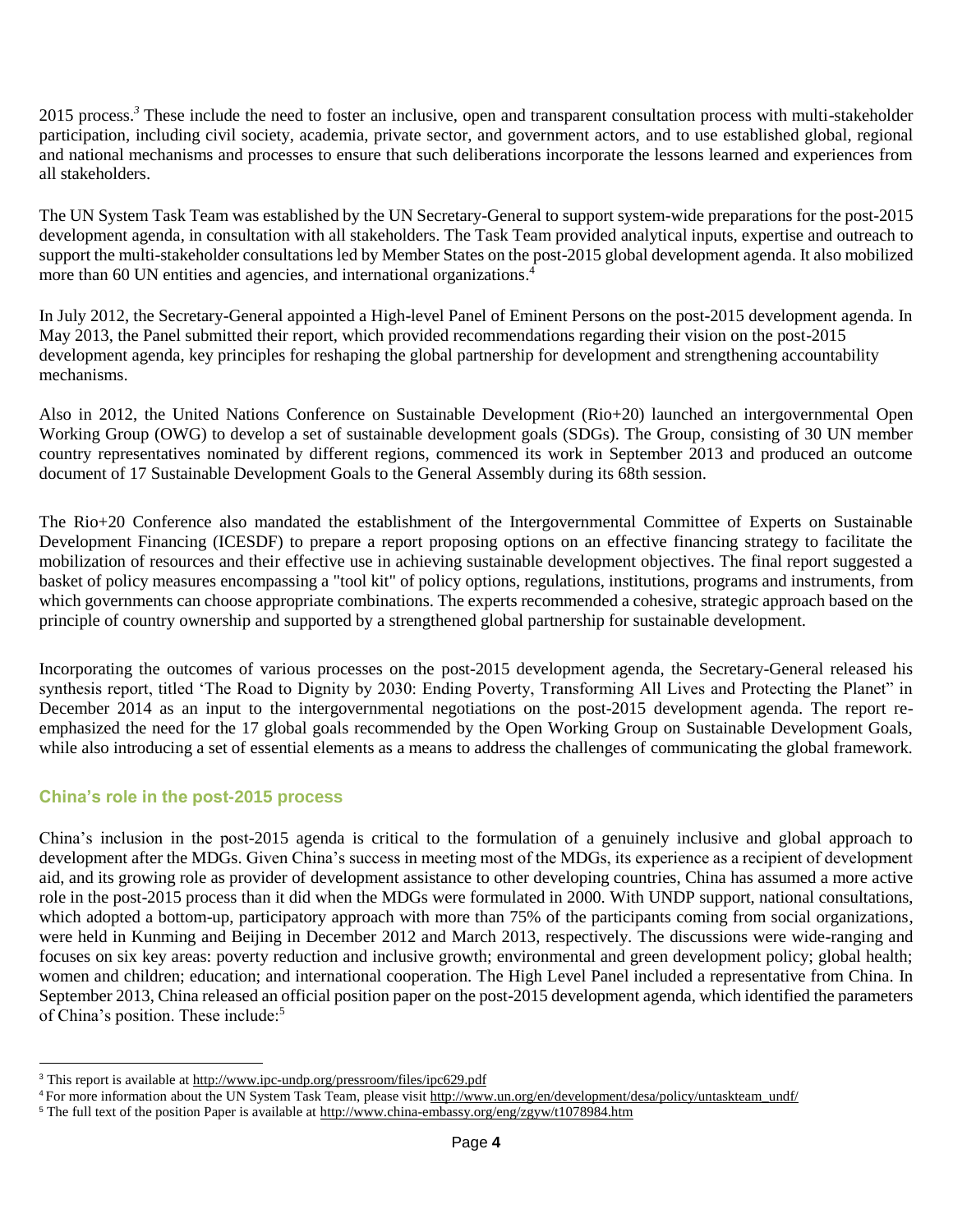- A focus on poverty reduction, setting realistic goals, and completing the incomplete MDGs.
- While universal, Africa and least developed countries are highlighted as the primary beneficiaries of a post-2015 framework.
- States have "common-but-differentiated responsibilities" to support global development. This is linked to China's belief that North-South cooperation should continue to serve as the main channel for development financing and act as a complement to South-South cooperation.
- Developing countries must have full ownership over their development agendas and different models of development must be respected.

Perspectives from China on the post-2015 development agenda were also conveyed through the United Nations Development Group (UNDG)'s 'MY World" global survey, which collected responses from over 1 million people around the globe. Based on the responses from Chinese participants, top priorities were identified as the following 7 areas: better healthcare, good education, honest and responsive government, protecting environment, access to clean water and sanitation, affordable and nutritious food, better job opportunities.

# **PART 2: HOW DID CHINA ACHIEVE SO MANY GOALS?**

China has made great progress in achieving the MDGs, as documented in its most recent MDG report<sup>6</sup>. The progress China has made in achieving the MDGs has taken place within a very specific domestic context. China's economic strength and social setting are two key aspects of China's success that are unlikely to be entirely replicable elsewhere. China's success in achieving specific MDGs and performing well overall can be primarily attributed to three related factors: 1) a rapidly expanding but managed economy; 2) a proactive, development-oriented government; and 3) a particular social and demographic setting.

#### **Rapid Economic Expansion Coupled with Gradual Reforms**

Rapid economic growth is, perhaps unsurprisingly, one of the biggest factors that have helped China perform so well in many of the MDG indicators. A large body of research has shown that economic growth is a significant factor in reducing poverty. Provision of public services also tends to improve as the level of economic development progresses.

As shown in Table 1 (below), the per capita nominal income in China increased five-fold between 1990 and 2000, from US\$ 200 to US\$ 1,000. Between 2000 and 2010, per capita income also rose by the same rate, from US\$ 1,000 to 5,000, moving China into the ranks of middle-income countries.<sup>7</sup> Also, during 1990-2005, China lifted 470 million people out of extreme poverty, contributing to 76.09 percent of poverty reduction in the world over the same period of time.<sup>8</sup>

China's rapid economic growth was achieved through the gradual but targeted reform and opening up of the economy that began with the shift from a centrally planned economy to a market-based economy in 1978. During this time, China re-oriented its development strategy, initially by de-collectivising agriculture, and then by prioritizing export-led growth strategies. In 1980, four "special economic zones" (SEZs) were created in the southern part of the country, which were economic enclaves in which the government could experiment with trade liberalization and other economic policies that included the attraction of foreign direct investment (FDI). Based on the lessons learned from these zones, China gradually opened up other coastal areas, border cities, and the capital cities of inland provinces and autonomous regions to FDI. Economic expansion accelerated dramatically

l

<sup>6</sup> See [http://www.undg.org/docs/13343/China's-Progress-Towards-the-Millenium-Development-Goals-2013-Report.pdf](http://www.undg.org/docs/13343/China)

<sup>7</sup> According to the World Bank, China's GDP per capita (current USD) is \$1,042 in 2001 and \$5,445 in 2011.

<http://data.worldbank.org/indicator/NY.GDP.PCAP.CD>

<sup>&</sup>lt;sup>8</sup> China's Progress Towards the Millennium Development Goals 2013 Report, prepared by the Ministry of Foreign Affairs of the People's Republic of China and the United Nations System in China; available at<http://www.cn.undp.org/content/china/en/home/library/mdg/mdgs-report-2013/>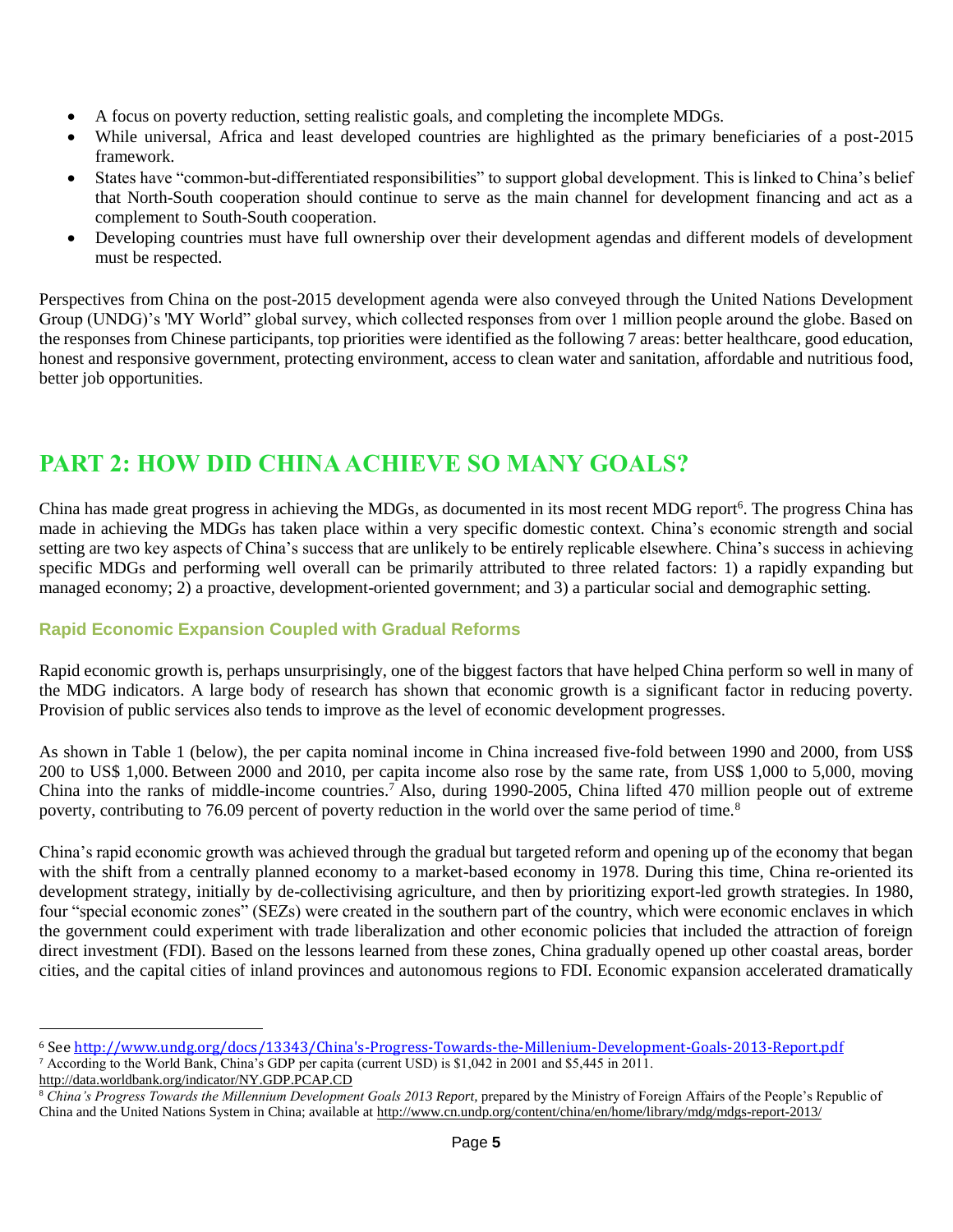in the 1990s as a result of large-scale privatisation, the opening up of the whole country to FDI, and the initiation of China's "going global" policy, which provided incentives for Chinese State Owned Enterprises (SOEs) to invest overseas.

The gradual approach that China took is crucial to its reforms. There was no clear blueprint or orientation at the beginning of the "reform and opening up" process. A quintessential example of this gradual approach is the introduction of the dual resource allocation and pricing mechanism, which allows the coexistence of the planned and market economic systems at the same time. Before the reform in late 1970s, resources were allocated according to central planning. After the initiation of the reforms, SOEs were allowed to retain 12 percent of their additional profit and use the profit to buy what they wanted, including goods outside the central plan. The firms were also allowed to sell their extra products above the government-mandated quota, which in turn incentivized them to produce more. In addition, they were allowed to engage in production of goods outside the central plan at market-based prices (which were typically higher than the prices of the products in the plan). As such, market-based allocation and pricing thus emerged on both the demand and the supply sides. In the end, the market was finally fully liberalized and set all prices in the early 1990s, except for a few items such as water and electricity. The gradual reform results in considerable success. The SOEs' productivity was enhanced significantly after the reform, increased from its pre-reform levels of 0.5 percent – or even as low as -1.0 percent – to 2.4 percent. On the other hand, the output share of the SOEs in the industry also declined notably, from over 75 percent in 1978, to 25 percent in 2000.<sup>9</sup>

The gradual approach reduced the risk of dramatic changes in the economy, where such risk could lead to bankruptcy of many of the SOEs at that time. While the SOEs were highly inefficient (and still less efficient than that their private counterparts up to this day), they nevertheless played an indispensable role in the country as their products were closely related to people's livelihood or to national security. At the same time, they were also major employers in the country. Their bankruptcy would lead to a large number of workers unemployed, considerably hampering economic growth and creating social tensions.

A crucial set of instruments that China use to implement its gradual reform is the many pilots (such as the SEZs) that the country has been engaging in since the reform and opening up. These pilots allow the central and local governments to experiment unproven policy interventions, before implementing them in large scale. In the case of the special economic zones, they served as a laboratory where different methods aimed at overcoming drawbacks of a central planning system could be developed. New concept and means that originate in a market economy environment could be first tested in the zones. Should these measures prove to be effective and successful in the SEZs, they could then be extended to the rest of the country if feasible.<sup>10</sup> Pilots are still being widely used to this date in China, ranging from the Free Trade Zone at Shanghai – a test ground for full convertibility of China's currency (RMB), a market-based interest rate mechanism, a loosened customary intervention and a wider range of businesses open to overseas investors – to the emissions trading scheme pilots at selected Chinese provinces and cities.

| Year | <b>Nominal</b><br><b>GDP</b><br>(100)<br><b>Million</b><br>RMB) | <b>Nominal</b><br><b>GDP</b> per<br>capita<br>(RMB) | <b>Government</b><br><b>Revenue</b><br>(100 Million<br>RMB) | <b>Government</b><br><b>Revenue's</b><br><b>Share of</b><br>$GDP(\% )$ | <b>Population</b><br>(Unit:<br>10,000 | <b>Number of</b><br><b>Births</b><br>(Unit:<br>10,000 | <b>CPI</b><br>(last year)<br>$= 100$ | <b>Real GDP</b><br>at 1990<br>$\frac{1}{100}$<br><b>Million</b><br>RMB) |
|------|-----------------------------------------------------------------|-----------------------------------------------------|-------------------------------------------------------------|------------------------------------------------------------------------|---------------------------------------|-------------------------------------------------------|--------------------------------------|-------------------------------------------------------------------------|
| 1990 | 18,667.82                                                       | 1,644.47                                            | 2,937.1                                                     | 15.73                                                                  | 114333                                | 2391                                                  | 103.1                                | 18,667.82                                                               |
| 1991 | 21,781.50                                                       | 1,892.76                                            | 3,149.48                                                    | 14.46                                                                  | 115823                                | 2258                                                  | 103.4                                | 21,065.28                                                               |
| 1992 | 26,923.48                                                       | 2,311.09                                            | 3,483.37                                                    | 12.94                                                                  | 117171                                | 2119                                                  | 106.4                                | 24,471.98                                                               |
| 1993 | 35,333.92                                                       | 2,998.36                                            | 4,348.95                                                    | 12.31                                                                  | 118517                                | 2126                                                  | 114.7                                | 28,000.53                                                               |
| 1994 | 48,197.86                                                       | 4,044.00                                            | 5,218.1                                                     | 10.83                                                                  | 119850                                | 2104                                                  | 124.1                                | 30,777.29                                                               |

*Table 3. Summary of Economic and Demographic Indicators in China, 1990-2013*

l

<sup>9</sup> For more details of China's reform process, please refer to Lin (2012).

<sup>10</sup> For more discussions on China's special economic zones and their roles in the reform and opening up process, please refer to Ge (1999).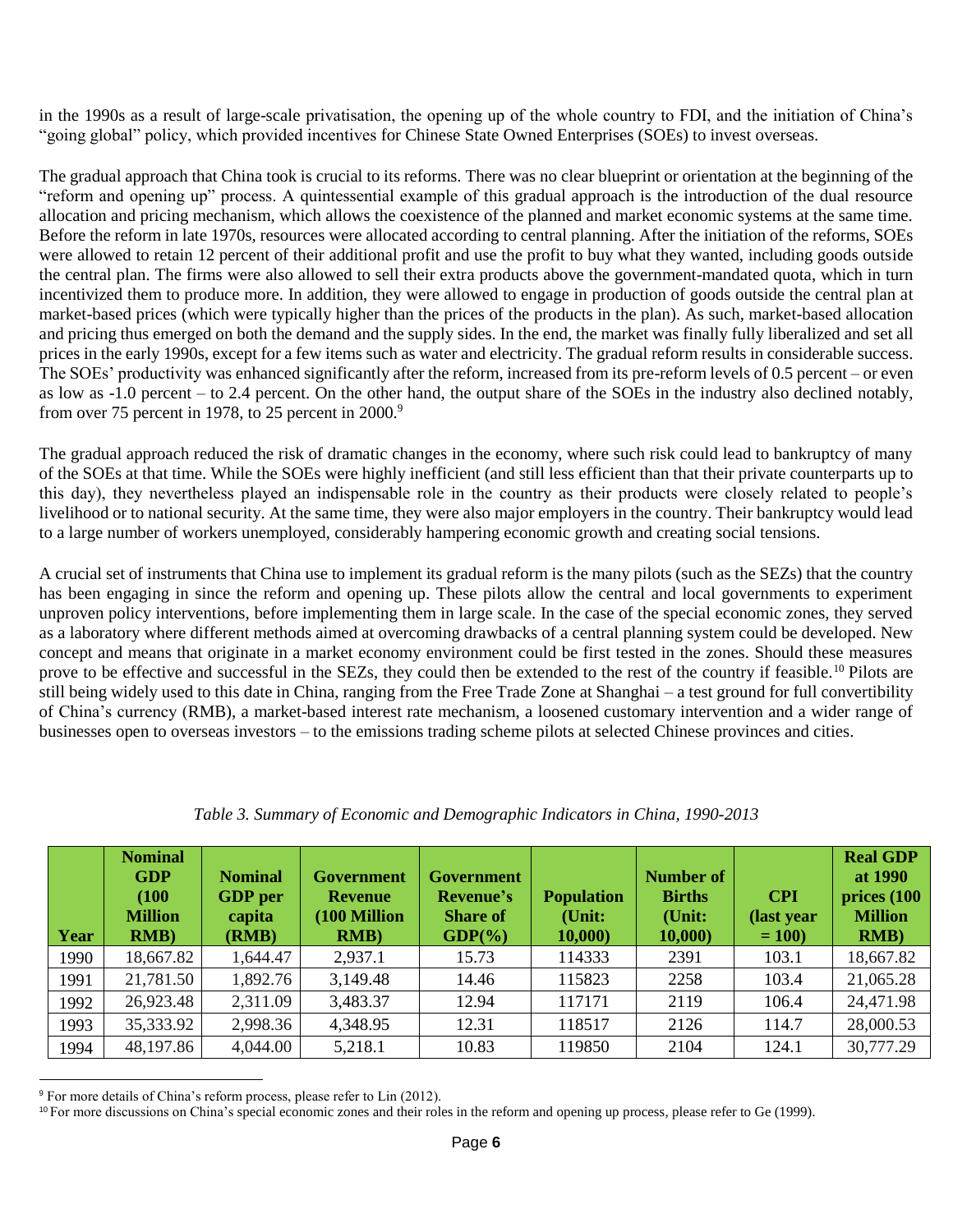| 1995 | 60,793.73  | 5,045.73  | 6,242.2    | 10.27 | 121121 | 2063 | 117.1 | 33,151.60  |
|------|------------|-----------|------------|-------|--------|------|-------|------------|
| 1996 | 71,176.59  | 5,845.89  | 7,407.99   | 10.41 | 122389 | 2067 | 108.3 | 35,838.88  |
| 1997 | 78,973.03  | 6,420.18  | 8,651.14   | 10.95 | 123626 | 2038 | 102.8 | 38,681.47  |
| 1998 | 84,402.28  | 6,796.03  | 9,875.95   | 11.70 | 124761 | 1942 | 99.2  | 41,674.14  |
| 1999 | 89,677.05  | 7,158.50  | 11,444.08  | 12.76 | 125786 | 1834 | 98.6  | 44,907.29  |
| 2000 | 99,214.55  | 7,857.68  | 13,395.23  | 13.50 | 126743 | 1771 | 100.4 | 49,485.42  |
| 2001 | 109,655.17 | 8,621.71  | 16,386.04  | 14.94 | 127627 | 1702 | 100.7 | 54,312.71  |
| 2002 | 120,332.69 | 9,398.05  | 18,903.64  | 15.71 | 128453 | 1647 | 99.2  | 60,082.00  |
| 2003 | 135,822.76 | 10,541.97 | 21,715.25  | 15.99 | 129227 | 1599 | 101.2 | 67,012.03  |
| 2004 | 159,878.34 | 12,335.58 | 26,396.47  | 16.51 | 129988 | 1593 | 103.9 | 75,919.67  |
| 2005 | 184,937.37 | 14,185.36 | 31,649.29  | 17.11 | 130756 | 1617 | 101.8 | 86,266.38  |
| 2006 | 216,314.43 | 16,499.70 | 38,760.2   | 17.92 | 131448 | 1584 | 101.5 | 99,411.43  |
| 2007 | 265,810.31 | 20,169.46 | 51,321.78  | 19.31 | 132129 | 1594 | 104.8 | 116,563.18 |
| 2008 | 314,045.43 | 23,707.71 | 61,330.35  | 19.53 | 132802 | 1608 | 105.9 | 130,042.73 |
| 2009 | 340,902.81 | 25,607.53 | 68,518.3   | 20.10 | 133450 | 1615 | 99.3  | 142,159.19 |
| 2010 | 401,512.80 | 30,015.05 | 83,101.51  | 20.70 | 134091 | 1596 | 103.3 | 162,085.22 |
| 2011 | 473,104.05 | 35,197.79 | 103,874.43 | 21.96 | 134735 | 1604 | 105.4 | 181,200.79 |
| 2012 | 519,470.10 | 38,459.47 | 117,253.52 | 22.57 | 135404 | 1635 | 102.6 | 193,917.33 |
| 2013 | 568,845.21 | 41,907.59 | 129,209.64 | 22.71 | 136072 | N/A  | 102.6 | 206,967.81 |

*Source: Data on GDP, Government Revenue & Total Population & CPI from National Bureau of Statistics of China. Retrieved on 1/2/2015 from [http://data.stats.gov.cn/workspace/index?m=hgnd;](http://data.stats.gov.cn/workspace/index?m=hgnd) Data on Number of Births from China Civil Affairs' Statistical Yearbook 2013*

#### **A Proactive, Development-oriented Government**

Based on the notion of a "xiaokang" society (a moderately prosperous society), in which the growth of a prosperous middle class underpins nationwide economic and social development, China's government has played an active role in planning and managing China's economic growth. An extensive government apparatus reaching from central to local governments has made the implementation, monitoring, and realization of clearly defined development goals possible.

#### *National Goal Setting*

China has long followed a tradition of national development strategies. Even though the planned economic system was abandoned in the late 1970s, the tradition of national goal setting for development has continued. This allowed the government to regularly make deliberate policy adjustments and reorientations, while moving towards its vision of a *xiaokang* society. It also allowed the government to gradually shift the economy from a mostly growth driven approach to an inclusive growth model, which increased investments in poor regions of the country. The 12<sup>th</sup> Five-year Plan, which will expire in 2015, was formulated in 2010, with the goals of addressing rising inequality and creating an environment for more sustainable growth by prioritizing more equitable wealth distribution, increased domestic consumption, and improved social infrastructure and social safety nets, among others. At the moment, the 13<sup>th</sup> Five-year Plan (for 2016-2020) is being formulated and it is expected that the plan will focus on pushing forward structural reforms, simplifying administrative process to encourage a more vibrant market, advancing technological progress and innovation, facilitating job creation by the public, and further promoting openness, among others. Efficiency, equity, and sustainability are the key development concepts that have been guiding the formulation process, led by the National Development and Reform Commission (NDRC), i.e. China's influential planning commission.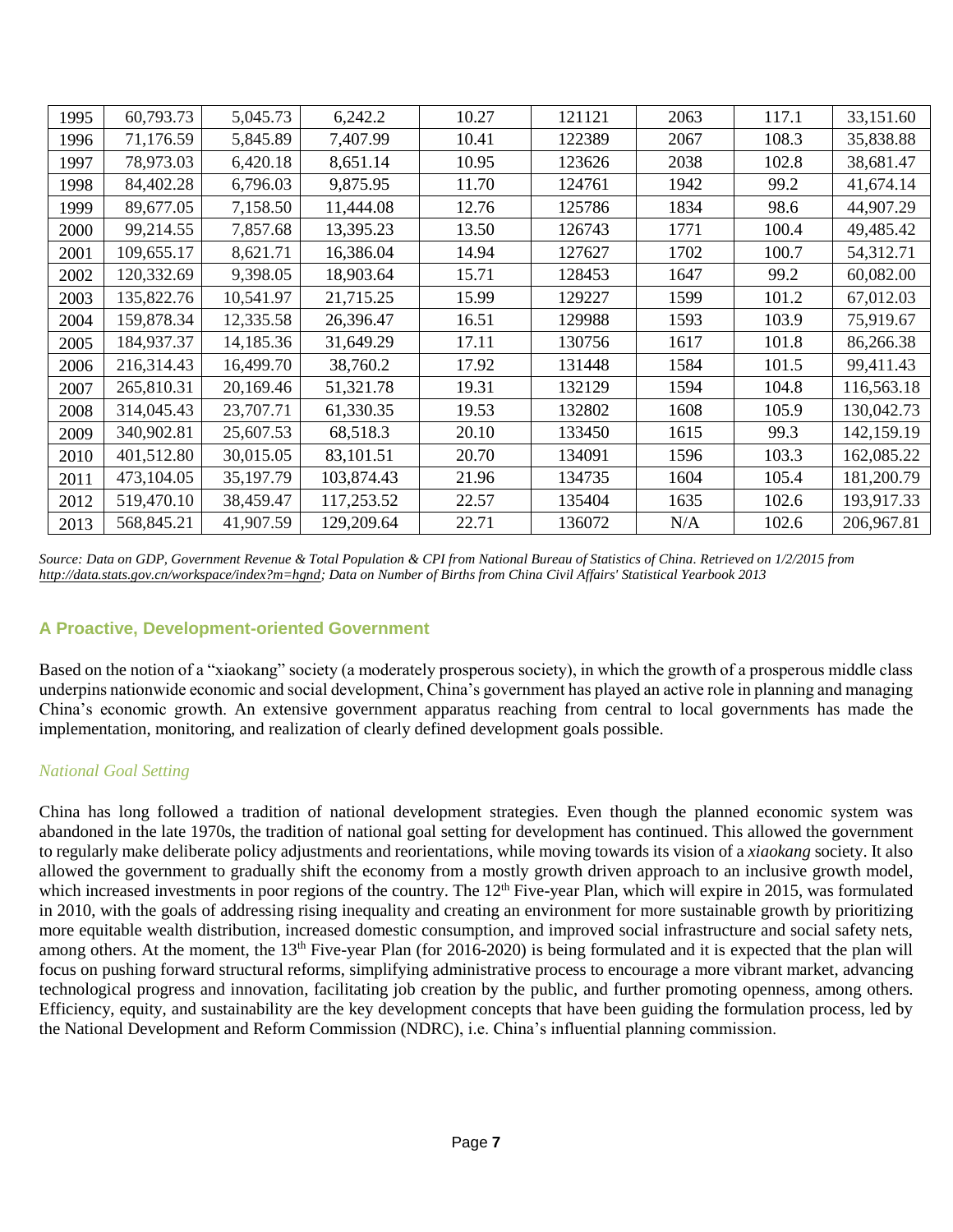#### *Aligning National Goals with MDGs*

One key reason for China's success in achieving some of the MDGs ahead of schedule is the congruence between many of the MDGs with those of China's national goals, including reducing poverty, eliminating hunger, increasing education and improving health. The Chinese government's accountability to deliver concrete results on its national goals played an important role in reaching the MDGs focused on eradicating poverty, improving basic health conditions, and providing universal education. For example, China's 10-year Rural Poverty Alleviation and Development Outlines – the current one covering the time period of 2011-2020 – identify, among others, the specific objectives of China's poverty reduction efforts in multiple development aspects, target beneficiaries of such efforts, and the basic principles that government agencies should adhere to while engaging in poverty reduction. Accountability for the goals set at the national level falls on officials from every level of government. This has ensured that the process of achieving the MDGs in China is result-oriented, backed up by considerable political will.

Discussion around the MDGs may have also encouraged China to set goals and allocate resources around those areas targeted by the MDGs. Initially, for China, goals such as combating HIV/AIDS, environmental protection, and international aid appeared to be a lesser priority. However, China's economic success strengthens its ability to address challenges in other development areas, where some of them witness worsening conditions since the early years of the reform and opening process. In this light, governments of all levels have been increasingly highlighting the need for equitable development, attention to environmental protection, and support for a smooth-running international trade environment.

#### *Progressive Domestic Resource Mobilisation*

An important component of China's efforts to promote poverty reduction through economic growth was the mobilization of domestic resources, including taxes, remittances, and other revenues generated by savings and investments from households and domestic firms in a very progressive manner (i.e. high income households and firms were taxed progressively more as a proportion of their income than lower income households and firms). This created revenues that the government could direct into sectors of the economy targeted for growth. In the first decade of the 21<sup>st</sup> century, government revenue as a share of GDP increased at the same rate as overall GDP growth. <sup>11</sup> Government revenue as a share of GDP rose in the 2000s from mostly below 15 percent to 22 percent. As a result, by 2013, the size of the Chinese government's revenue was almost as large as the total size of China's GDP a decade ago in 2003.

The revenue-to-GDP ratio (and also the shares of central revenue in total government revenue) however was not always on an upward trend. In fact, the ratio decreased in the early years of China's reform and opening up, up to the year 1994. To reverse this downward trend, the government implemented a major tax reform in late 1994, which shifted the model of revenue collection and distribution from a negotiated basis to a mix of rule-based tax assignments and tax sharing; enacted a new value-added tax; and put the State Administration of Taxation in charge of collecting central and shared taxes (shared between central and local governments), while leaving the collection of local taxes as the responsibility of local government agencies. These 1994 reforms moved China toward a more centralized tax revenue collection mechanism, and brought the country's intergovernmental fiscal system closer to international practice.<sup>12</sup>

Another contributing factor to the steady rise of the government revenue since 1995 (and its progressivity) was the minimal adjustment that China made to its income tax law, which remained relatively intact since its creation in 1980. Nominal income brackets and marginal tax rates applied to both wage and non-wage incomes remained largely unchanged over the years. The only major change was that the nominal exemption threshold for wage earners rose at a rate substantially lower than that of nominal income growth. The results of such minimal changes to the income tax schedule were that Chinese income tax revenues, as a share of GDP, increased from less than 0.1 percent in 1986 to about over 1.5 percent in 2005 and 2.5 percent in 2008. The

 <sup>11</sup> See Table 3.

<sup>&</sup>lt;sup>12</sup> For more discussions on the evolution of China's tax reforms, please refer to Lou and Wang (2008).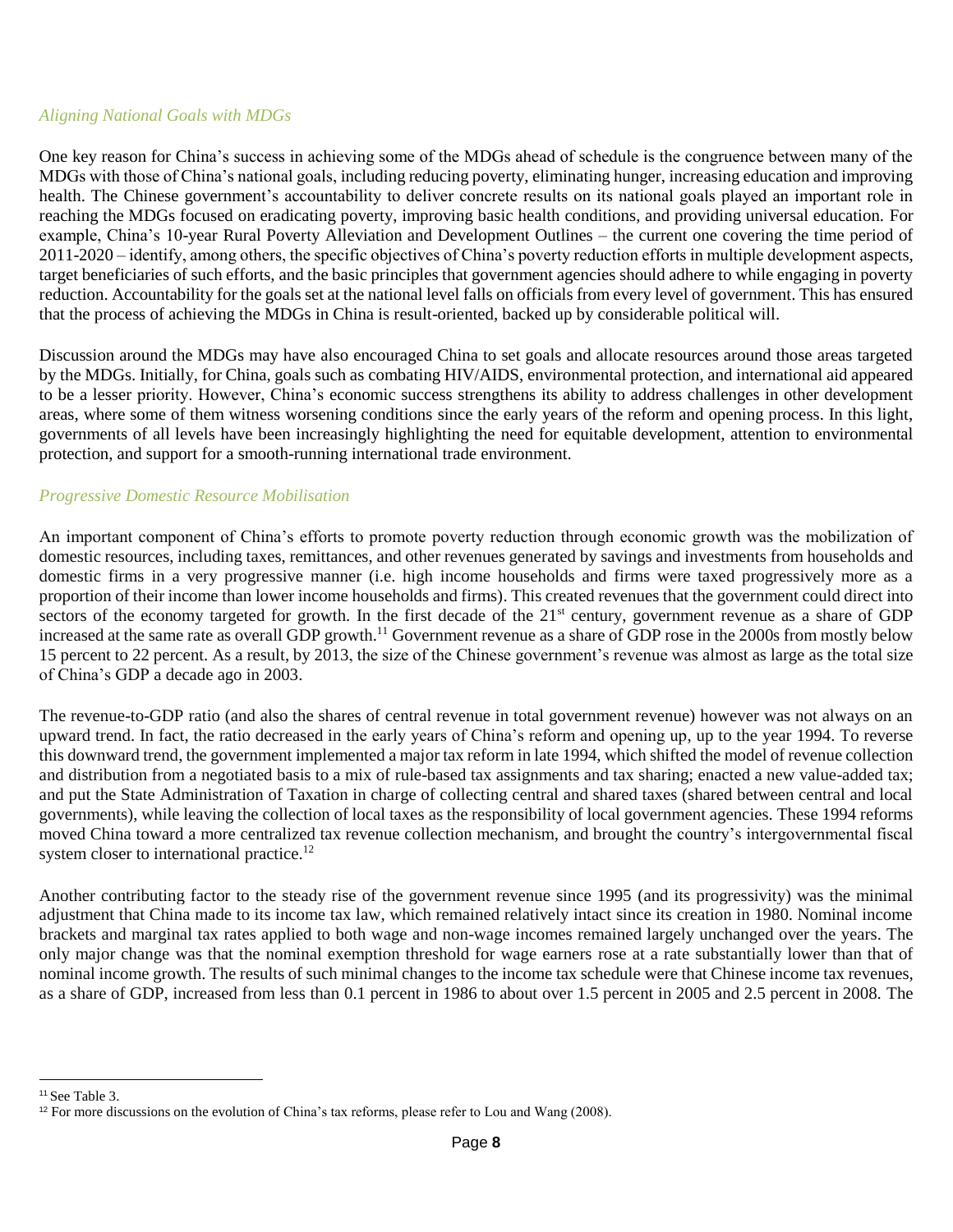fraction of the Chinese population subject to the income tax also increased from less than 0.1 percent in 1986 to about 20 percent by  $2008.^{13}$ 

Strong domestic resource mobilization has allowed the Chinese government to direct resources and investment, and monitor their use, in line with its own development goals and those of the MDGs. It also led to a series of further progressive policies such as abolishing agricultural taxes (2006), mandating public funding for nine-year compulsory education (2006), establishing the new rural health care insurance scheme  $(2003)^{14}$ , and establishing the new rural old age pension scheme  $(2009)^{15}$ 

#### *Investments in Physical and Social Infrastructures*

The rapid expansion of the government's fiscal capacity allowed for massive investments in physical and social infrastructures, which underpinned the success of China's export-led growth strategy and domestic poverty reduction efforts. Significant investment in physical infrastructure – roads, high-speed railways, airports, energy, communication networks and social infrastructure – education, and social welfare provisions such as health care and pensions – has contributed to more efficient resource allocation, increased economic output, and improvements in the overall wellbeing of the Chinese population. As social infrastructure grew, an increased access to education made primary education a reality for all junior middle school age students (nine-year compulsory education). The Chinese government created an enabling condition for improving access to education through amending the Compulsory Education Law in 2006 (the original law took effect in 1986), which further emphasizes the importance of providing equitable access to school-age children regardless of their gender, ethnicity, etc, confirm the institutional arrangement for funding compulsory education, and establish a monitoring mechanism for compulsory education. Funding responsibilities between the central and local governments are also further clarified to ensure that education funding, particularly for rural areas, was secured.

#### **China's Social and Demographic Context**

China's progress in meeting most of the MDGs has also been facilitated by a decrease in population growth, which is a result of deliberate government policies and natural consequence of economic growth and poverty reduction. In the 1980s, China's birth rate level was already below the replacement level of 2.1 children per couple. Since 1990, China has had a consistently low birth rate and the current level is only at 1.58 children per couple. In 2012, the number of annual births was 16.35 million, which is 30 percent fewer than that in 1990 (the 2000 figure was 17.71 million). In addition to impressive economic growth and the strong role of the government, such demographic circumstances have also facilitated China's progress in achieving some of the MDGs. This less observed factor had an influence in China's progress in rates of child mortality, education and employment.

Fewer births have led to a series of rippling effects: fewer birth deliveries, fewer primary school students, and fewer young people entering the job market. In 2008, 50 percent of all Chinese primary schools were closed down, largely due to the drastic decline in student age population. With regards to the MDGs, reducing child mortality and expanding education was therefore achieved sooner with fewer children to support and increased financial resources. In addition, although the main driver for

[http://www.gov.cn/zwgk/2009-09/04/content\\_1409216.htm](http://www.gov.cn/zwgk/2009-09/04/content_1409216.htm)

<sup>&</sup>lt;sup>13</sup> For more discussions on China's income tax schedule, please refer to Piketty and Qian (2009). For comparison, the authors show that in the case of India, constant adaptation of exemption levels and income brackets has caused the government revenue to remain around 0.5 percent of GDP, and only 2-3 percent of the Indian population is subject to income tax.

<sup>&</sup>lt;sup>14</sup> The scheme (xinnonghe) by 2012 increased coverage to almost all rural residents (98 percent), with increased government input (in 2013, 280 RMB per person annually from the government, with individual contribution at 60 RMB). Overall pay-out rate from the insurance scheme is at around 50 percent. Starting 2013, 20 illnesses listed under "catastrophic illnesses" can receive up to 90 percent reimbursement for treatment. Source: National Health and Family Planning Commission, available a[t http://www.npfpc.gov.cn/was5/web/search](http://www.npfpc.gov.cn/was5/web/search)

<sup>&</sup>lt;sup>15</sup> Experiment in 10 percent of rural counties began in 2009, with a target of full coverage of eligible rural population nationwide by 2020. This is an individual account system with public subsidy. Currently, individual annual contribution is set with five categories, from 100 RMB to 500 RMB.

Cumulative contribution to the system of 15 years makes one eligible for receiving pension, for which the current rate is 55 RMB per month. Source: State Council's report "*Guowuyuan Guanyu Kaizhan Xinxing Nongcun Shehui Yanglao Baoxian Shidian de Zhidaoyijian*" (State Council's recommendations on implementation of the New Rural Old-age Pension system pilots), 2009.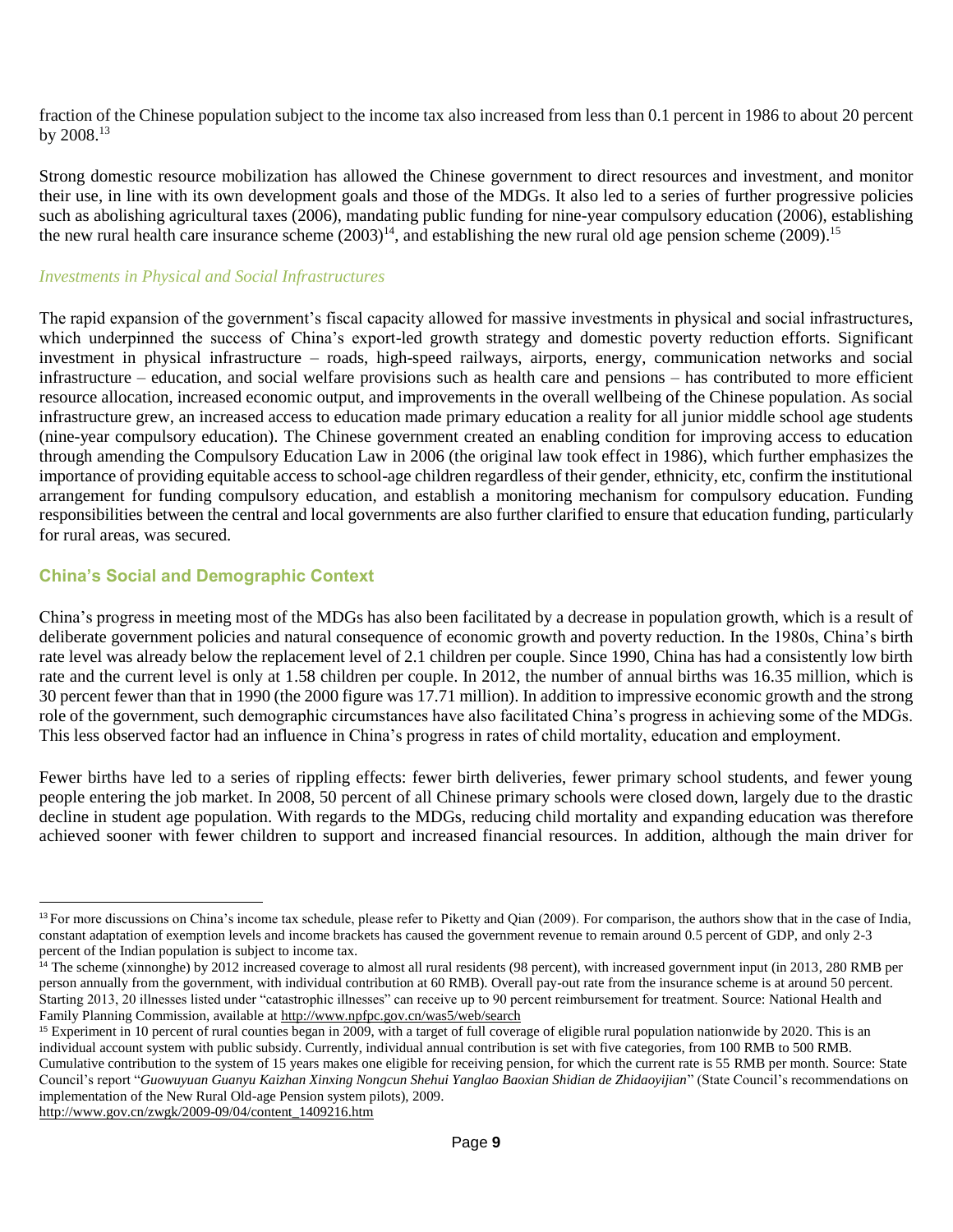employment opportunities has been China's strong economy, lower birth rates mean that less young people enter the labour market and renders full employment easier to achieve.

China's drop in fertility rates is often attributed to the government's One Child Policy, a set of demographic goals enunciated in 1980 in support of the economic development goals advanced by the Chinese leadership. These goals included a total population of 1.2 billion by 2000 and a population growth rate of zero, supported by concrete measures of restricting 95 percent of urban couples and 90 percent of rural couples to having only one child.<sup>16</sup>

However, one should note that China's fertility rate had already fallen from 5.8 births per woman in 1970 to 2.8 births per woman in 1980, meaning it was more or less halved before the one-child policy took effect. Furthermore, a growing economy naturally tends to create wealthier and more educated people that choose to have fewer children, as such trajectories can be observed across the world.<sup>17</sup> In any case, while the dropping fertility rate may have lessened the strain on social services, it has also created challenges for the Chinese government, including a shrinking labour force, an inversion of the age pyramid that will put a strain on a smaller generation of children and taxpayers, and unbalanced sex ratios at birth.<sup>18</sup> In view of these challenges, the Chinese government announced their plan to relax the One-Child Policy in recent years. A major feature of the reform is that families can have two children if one parent is an only child.

## **PART 3: CHINA'S KEY REMAINING DEVELOPMENT CHALLENGES**

While China's achievement in reaching the MDGs is commendable in many aspects, it remains a developing country with over 80 million people still living in extreme poverty (exact numbers vary depending on the poverty line used). At the same time, the country is quickly urbanizing, with its population also aging at a rapid pace. On urbanization, 310 million people are expected to move to cities in the next 20 years, creating considerable challenges to sustainable development of cities.<sup>19</sup> In terms of the demographics, the labor force is expected to peak in 2015 and it is estimated that over one-third of the Chinese population will be over 60 by the year 2050, resulting in high dependency rates.<sup>20</sup> However, there are three significant structural challenges that need to be overcome in order to address the above issues of urbanization and aging and to ensure that China's achievements are not reversed. These challenges are mitigating the effects of rapid economic expansion on income and regional inequalities, preventing further environmental degradation, and integrating civil society actors into the development process.

#### **Inequality**

While economic growth is an important means of improving people's livelihood as it creates jobs and opportunities for poor people to support their families and build more stable futures, it is not sufficient as an indicator of poverty reduction. The extent to which growth contributes to poverty reduction depends critically on the distribution of resources and opportunities that growth brings to individuals and households, especially the vulnerable and disadvantaged groups. For instance, while GDP growth rates are a good indicator of the overall development of a country's economy, they do not reflect income inequalities among regions, across the rural-urban spectrum, and between genders.

<sup>16</sup> For more discussion on the One Child Policy, please refer to Wang, Cai and Gu (2013).

<sup>17</sup> South Korea, for instance, had a fertility rate similar to China's in 1979, at 2.9 children per woman. In 2008, it dropped to 1.2. Thailand's fertility dropped from 3.6 in 1979 to 1.8 now. Brazil's fertility rate was 4.2 in 1979. In 2008, it was 1.9.

<sup>18</sup> Gross, 2014.

<sup>&</sup>lt;sup>19</sup> Source: Institute for Urban and Environmental Studies of Chinese Academy of Social Sciences and UNDP China. China National Human Development Report 2013: Sustainable and Liveable Cities: Toward Ecological Civilization. http://hdr.undp.org/en/content/sustainable-and-liveable-cities-towardecological-civilization

<sup>20</sup> Source: United Nations Secretariat, World Population Prospects: 2010 Revision.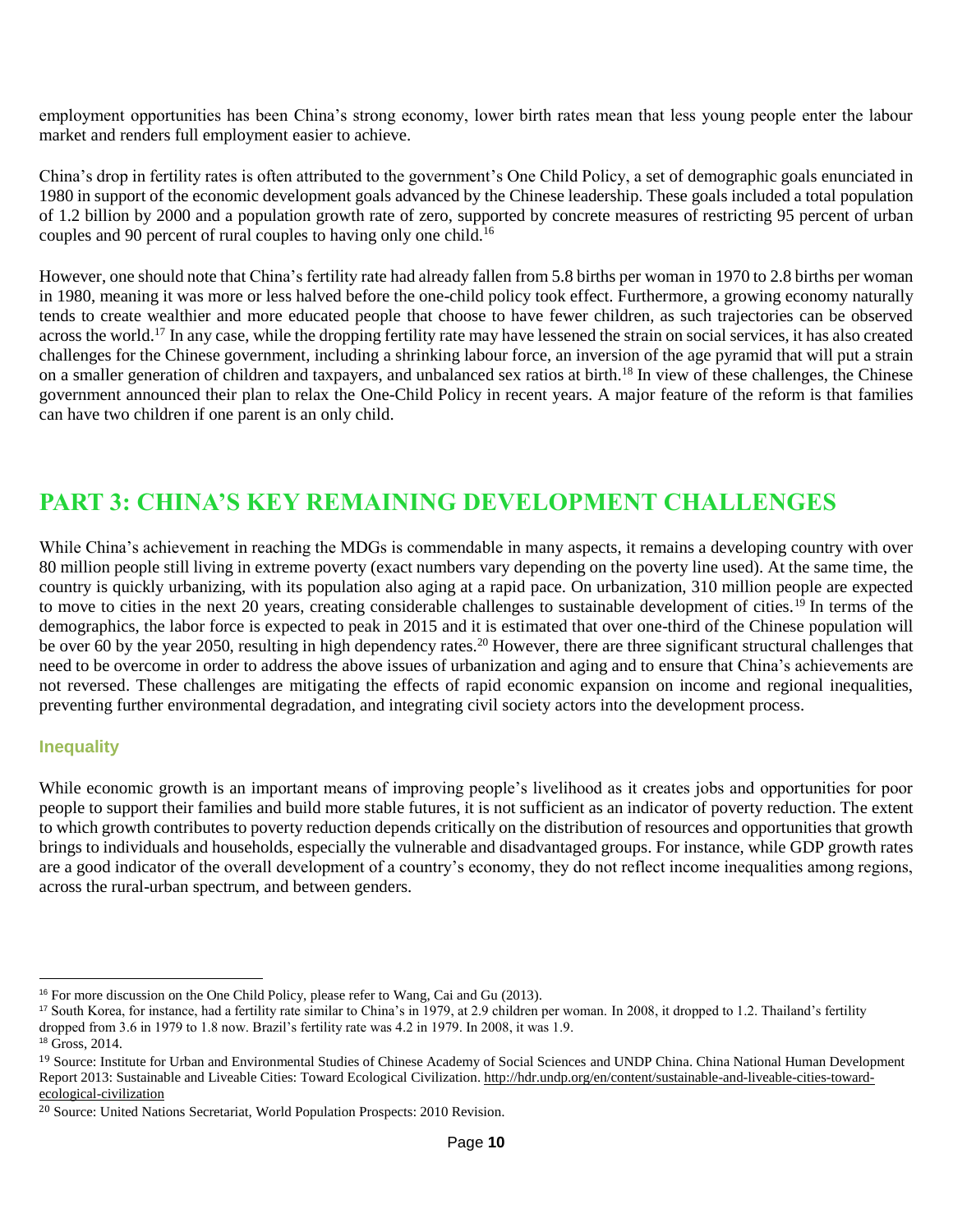In this light, while the official data indicates that China's Gini Coefficient for income inequality is improving from its 2008 peak of 0.491, it still remains at a relatively high level of 0.473 in 2013.<sup>21</sup> It is now expected that the country's income inequality is reaching a somewhat steady state, but comprehensive government interventions, including improvement of primary distribution and redistribution policies, acceleration of household registration reforms, and deepening of rural land reform, among others, will be crucial to move China's Gini Coefficient below the international warning line of 0.4. With respect to wealth inequality, data shows that China's Gini coefficient for wealth distribution was 0.73 in 2013, increased from 0.45 in 1995. The report shows that the top 1 % of Chinese households holds  $1/3$  of total assets, while the bottom 25% holds only one percent.<sup>22</sup>

This high level of income inequality persists despite the government's effort to reduce inequalities through measures such as progressive taxation and social security systems. Urban inequality – epitomized by the gap between the migrant workers and other urban residents – is particularly severe. Hundreds of millions of rural people have moved into cities with the hopes of improving their lives, but their entitlements to basic social welfare such as health care, old age support, and housing are still in question because of the "hukou" (household registration) issue. Their hardship is increased by the unprecedented rise in urban housing prices, most notable in China's large cities, which has made it difficult for migrant workers to afford decent housing. This reality can render them likely candidates for urban slum dwellings. Urban-rural and regional income inequalities, which are largely a result of China's focus on developing the coastal provinces in the 1980s and 1990s, also contribute to the overall inequality.

In recent year, inequality has rightfully shaped up to be a prominent issue on the Chinese leadership's agenda.<sup>23</sup> It is of utmost importance to address inequality given the increasing evidence based on cross-country analyses that points to the negative correlation between inequality and economic growth, while economic growth – as mentioned earlier – is one of the biggest reason behind China's strong performance in reaching the MDGs.

With respect to non-income well-being dimensions, cross-country regression analyses by UNDP show that income levels and economic growth are not significant drivers of inequalities in education, health, and nutrition outcomes. That is, there is no automatic positive relationship between economic growth and within-country equality in education, health and nutrition outcomes. <sup>24</sup> On the other hand, the same analysis shows that distribution of income between household do appear to have statistically significant impact on equality in education, health and nutrition outcomes, along with other significant drivers, including governance, social spending and social norms. In other words, addressing income inequality is crucial to promoting equality in other dimensions of wellbeing. On the other hand, failure to address income inequality would also risk leading to worsening inequality in other development dimensions, in particular health and education.

#### **Environmental Issues**

Environmental issues, including principally water, soil, and air pollution, and related food safety concerns, are some of the most pressing side effects arising from China's rapid economic growth. China's investment-heavy and export-oriented growth model has relied on the use of massive volumes of energy resources –primarily coal- and raw materials, which has had significantly negative impact on the environment. Since 2000 China alone has accounted for two-thirds of the global growth in carbon-dioxide emissions and is now the world's biggest carbon emitters. It is also estimated that the costs of environmental degradation and resource depletion in China approached 10 % of GDP over the past decade – air pollution accounted for 6.5 %, water pollution 2.1 % and soil degradation 1.1 %.<sup>25</sup>

<sup>21</sup> National Bureau of Statistics. 20 January 2014. *China's Economy Showed Good Momentum of Steady Growth in the Year of 2013.* http://www.stats.gov.cn/english/PressRelease/201401/t20140120\_502079.html

<sup>22</sup>Caixin. 4 August 2014. *One Percent Has One Third of China's Wealth, Research Shows.* http://english.caixin.com/2014-08-04/100712733.html

<sup>&</sup>lt;sup>23</sup> The Turning Period of China's Income Distribution: An Impact Assessment on Income Distribution-related Policies in China (2012), China Development Research Foundation.

<sup>&</sup>lt;sup>24</sup> For more related discussions, please refer to UNDP (2013).

<sup>25</sup>World Bank. 2013. China 2030: building a modern, harmonious, and creative society. Washington, DC: World Bank.

http://documents.worldbank.org/curated/en/2013/03/17494829/china-2030-building-modern-harmonious-creative-society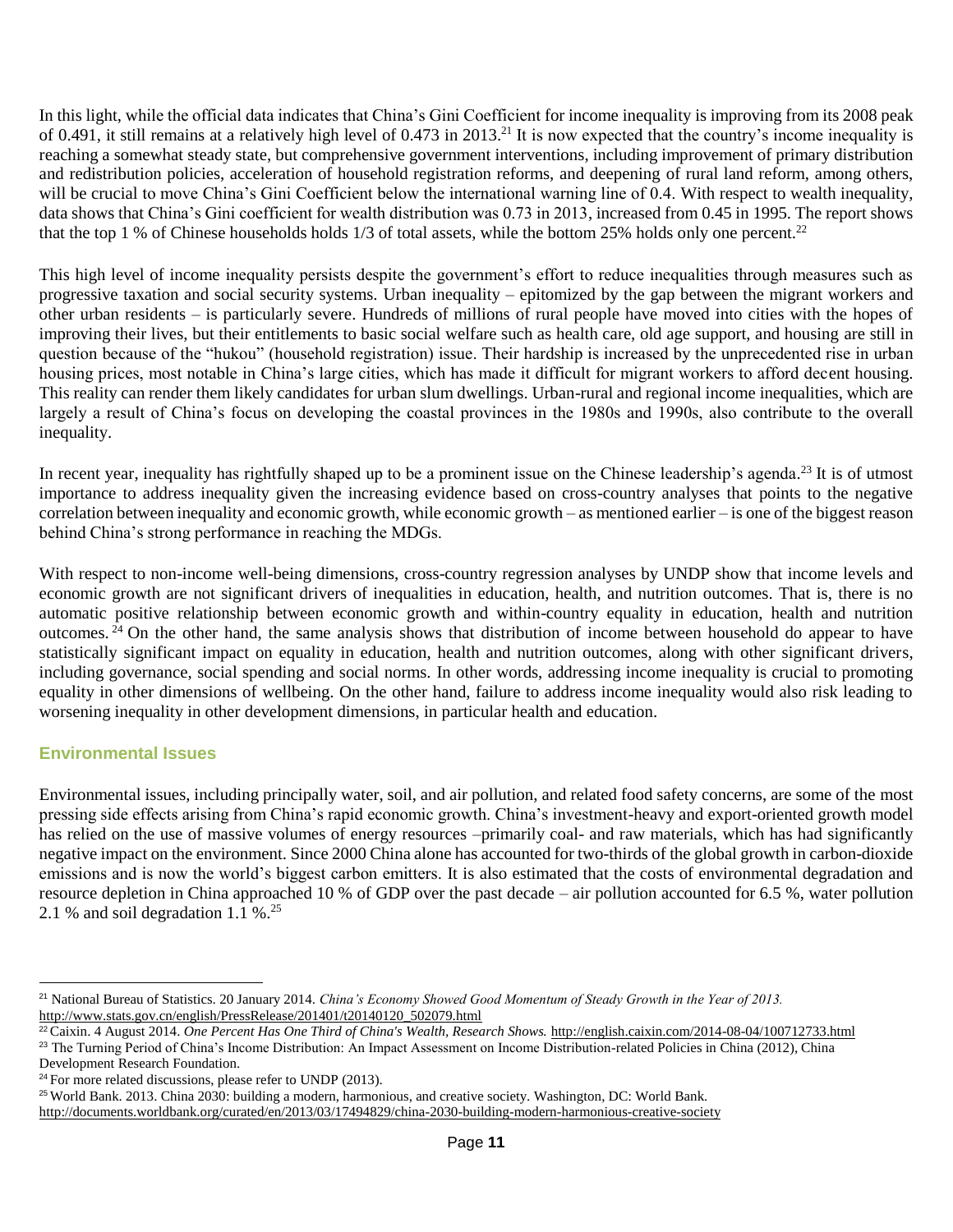The Chinese government is making efforts to combat the negative environmental consequences of its development success. It established the Ministry of Environmental Protection in 2008 (replacing the State Environmental Protection Administration), and in 2012, it adopted a policy of "Ecological Civilization" that aims to promote economic development underpinned by green development, low-carbon development, and to balance industrial development with sustainable development. As a result, China has issued a host of environmental rules and regulations for domestic companies, the implementation of which needs to be strictly enforced. Today it attracts the world's largest investment in clean energy.<sup>26</sup>

The Decision on Major Issues Concerning Comprehensively Deepening Reform that came out from the 3<sup>rd</sup> Plenum of the 18<sup>th</sup> Central Committee of the Chinese Communist Party in 2013, together with some of the earlier government documents, has reinforced that environmental sustainability is an integral part of China's new development strategy.<sup>27</sup> A new environmental protection law was put into effect on 1 January 2015, which is considered much stronger than its earlier versions. In particular, the change in performance evaluations for local officials to include environmental and not just economic performance, the potentially substantial increase in fines and punishment for non-compliance, the expansion of citizen and social organizations' rights to information, consultation and public interest litigation, and environmental impact assessment on plans and policies as well as projects, have all been cited as reason to hope that this new law could have significant impact on halting the degradation of China's environment. On the other hand, in addition to making substantial investment and significant progress in reforestation and clean energy, China has also established concrete goals and is working to reduce energy consumption per unit of GDP.<sup>28</sup> It should also be noted that in a historical joint announcement with the United States, China pledged in November 2014 to achieve the peaking of the country's carbon emission around 2030, and increase the proportion of non-fossil fuel energy in the overall mix to 20% by 2030, injecting fresh momentum into the global effort to address climate change.<sup>29</sup>

As China transitions to a more sustainable mode of development, it will require new perspectives on and a comprehensive understanding of interrelationships between economic, social and environmental costs and benefits, including with other countries, so as not to "export" the problem of sustainability to others. Since these three are inextricably linked, responses to them need to be well coordinated.

#### **Integrating Civil Society Actors**

In addition to the aforementioned challenges in inequality and the environment, the integration of previously underemphasized actors could have greater importance in addressing these obstacles looking ahead and presents itself as a challenge on its own. Government – no matter how efficient – still has its own limitations. While the Chinese government has helped China achieve significant progress, government intervention has presented new challenges for Chinese society. In a number of areas, such as combating HIV/AIDS and environmental protection, the government working alone only solves part of the problem. The mobilization and participation of all sectors of the society, including civil society organizations and the direct participation of the population, can be very helpful and effective. For example, public participation can help with agenda and goal setting, and contributes to effective intervention with HIV/AIDs programmes by addressing behavioral changes and social stigmas. It can also help to monitor the progress made in combating HIV/AIDS and to raise the awareness of air pollution and the like. All these exemplify the indispensable role of civil society. Encouragingly, the role of civil society and volunteer-based organizations in this domain has gradually increased over the past decade in China, and they are particularly active in the fields of public education, intervention, treatment and care.

[environmental-protection.html;](http://www.china-briefing.com/news/2011/12/23/china-unveils-12th-five-year-plan-on-environmental-protection.html)

[briefing.com/news/2013/02/06/china-releases-12th-five-year-plan-for-energy-development.html](http://www.china-briefing.com/news/2013/02/06/china-releases-12th-five-year-plan-for-energy-development.html)

<sup>26</sup> Source: http://www.pewtrusts.org/en/research-and-analysis/reports/2014/04/03/whos-winning-the-clean-energy-race-2013

<sup>&</sup>lt;sup>27</sup> Full text of The Decision on Major Issues Concerning Comprehensively Deepening Reform is available at

[http://www.china.org.cn/china/third\\_plenary\\_session/2014-01/16/content\\_31212602.htm.](http://www.china.org.cn/china/third_plenary_session/2014-01/16/content_31212602.htm) China unveils its 12<sup>th</sup> Five-Year Plan (2011-2015) on Environmental Protection, China Briefing, December, 2011[. http://www.china-briefing.com/news/2011/12/23/china-unveils-12th-five-year-plan-on-](http://www.china-briefing.com/news/2011/12/23/china-unveils-12th-five-year-plan-on-environmental-protection.html)

<sup>&</sup>lt;sup>28</sup> Source: *China Unveils Its 12th Five-year Plan on Environmental Protection*, China Briefing, February, 2013. [http://www.china-](http://www.china-briefing.com/news/2013/02/06/china-releases-12th-five-year-plan-for-energy-development.html)

<sup>&</sup>lt;sup>29</sup> The full text of the joint announcement is available at  $\underline{http://www.whitehouse.gov/he-press-office/2014/11/11/us-china-joint-announcement-climate$ change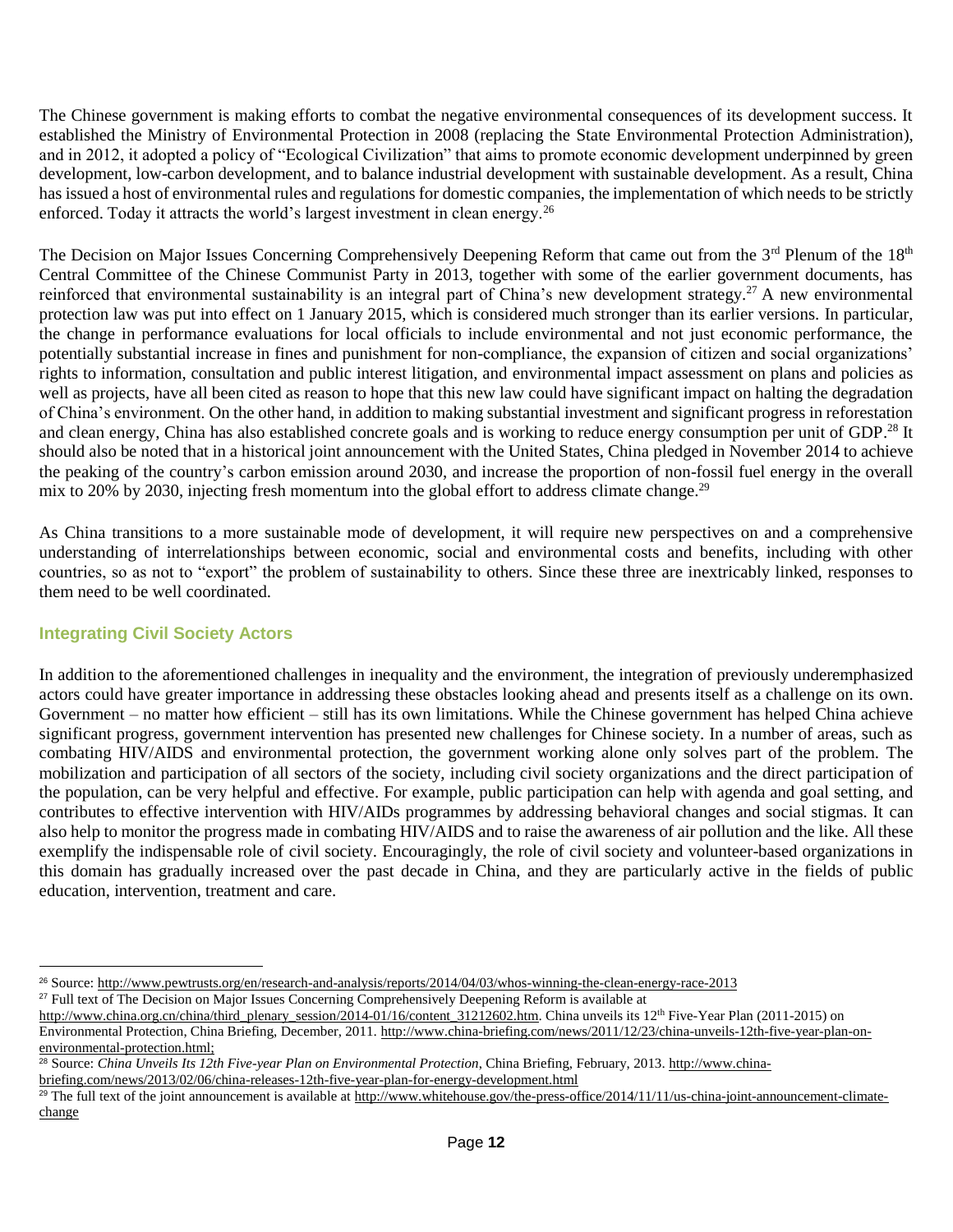# **PART 4: WHAT CAN OTHER COUNTRIES LEARN FROM CHINA TO INFORM THE POST 2015 DEVELOPMENT AGENDA?**

China and the world are at a new turning point in history. Globally, the achievements in working toward meeting the MDGs have significantly improved the lives of billions of people. Perhaps equally important to the concrete achievements that have been made is the increased global awareness of the agenda, and the pressure generated for national and global leaders to live up to the expectations of the world's citizens. The arrival of the information age has connected all corners of the world more than ever before, opening up debate and mobilizing its citizens to strive for the common good. China's participation and remarkable successes in the MDGs have given indispensable support, both in ideal and in reality, to the historical global project.

Any new global initiative or a set of new global goals after 2015 will require the active support and participation of China, both as a country with the largest share of the world's population, and as the second largest economy in the world (or the largest in purchasing power parity terms). In addition, formulation of the post-2015 goals can draw on China's experiences in development and poverty reduction. This is particularly useful because China straddles developing and developed countries in many ways.

#### **Enabling Human Capabilities**

China's success in reducing poverty and working towards achieving the MDGs relied most importantly on the changes within the country that allowed people to unleash their capabilities and to realize their dreams. Likewise, a new set of goals should focus on ways to enable human capabilities both in China and around the world. In this regard, targets to ensure basic health and education, with special attention to gender equality remain important.

#### **Government Commitment**

While some of China's previous policies may not be applicable to many other countries, China's political commitment to poverty reduction has meant that strong institutions are in place from the top to the bottom of the political system. Effectively, the Chinese government has publicly committed to improving the wellbeing of its people. In addition, China has a very concrete, predictable national planning process, so it is being held accountable to that goal. The high administrative efficacy and focus that Chinese governments of different levels have displayed in promoting particularly poverty alleviation, primary education and child/maternal health can serve as a good example for other countries.

#### **Inclusive Economic Growth and Domestic Resource Mobilization**

China's domestic resource mobilization was strong and highly progressive, and remains a key means to tackle inequality. However, China still has large segments of the population which have been left behind, in terms of health, education, and income. While inequality is not a challenge unique to China, high levels of economic and social inequality constrain sustainable development. They also discourage social participation, threaten political stability, and impede healthy economic growth. Thus, engaging with China on concrete targets to enable human capabilities as well as specific commitments to reduce the level of inequality – especially within countries – would be useful.

#### **Universal Social Protection**

Now that China is classified as a middle-income country with a rapidly aging population, it faces the challenging prospect of building an equitable and sustainable social safety net, with universal basic health care, old age pension and other social protection. These areas will become a high priority as well as one of the greatest challenges China faces. Universal social protection should be a global goal, as such protection is lacking not just in the developing world, but also in some of the world's richest places. Achieving such a goal will contribute greatly to enabling human capabilities for all, and for reducing inequality.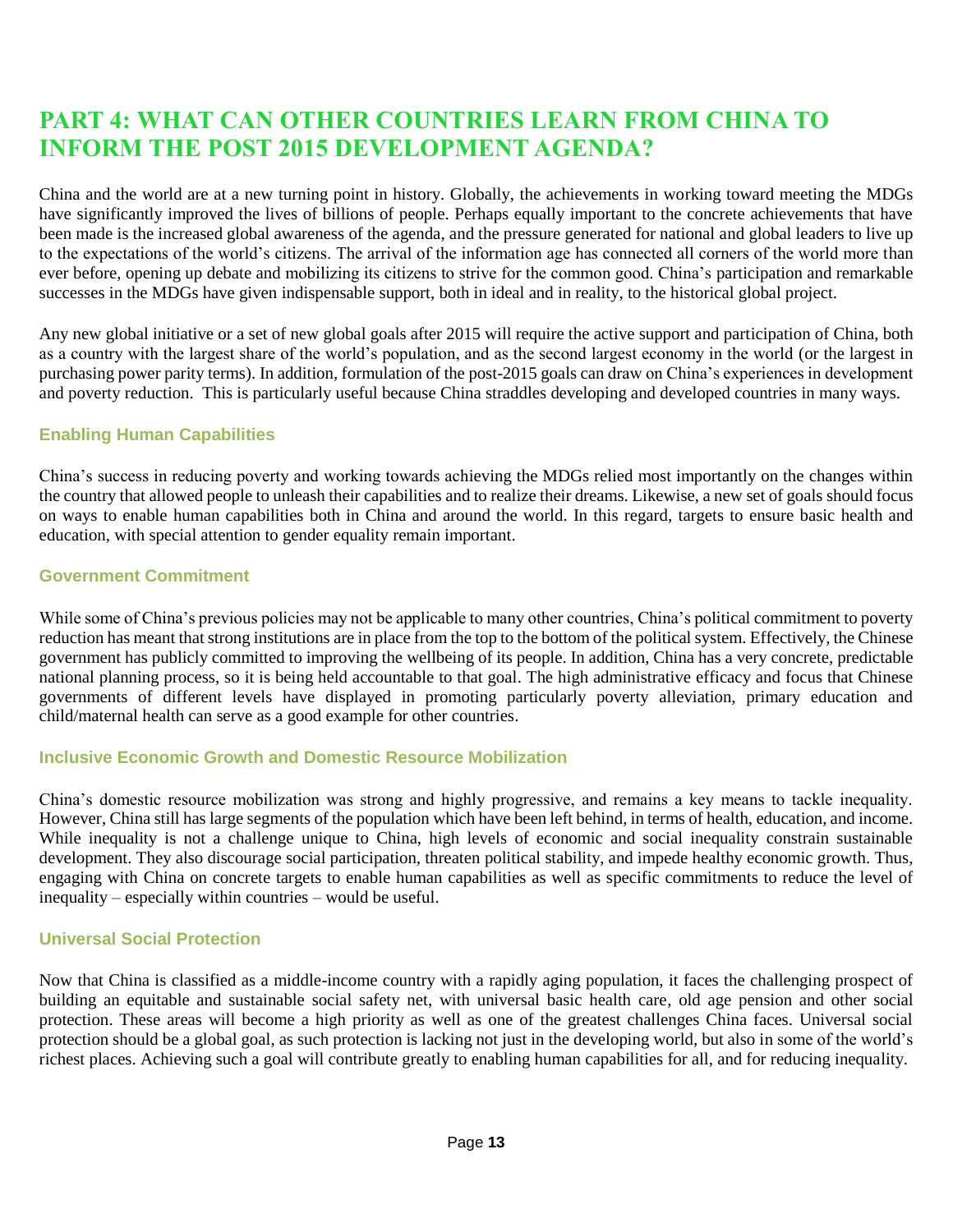#### **Environmental Sustainability**

Environmental sustainability is central to achieving a sustainable future and an environmentally sustainable world has never been more important for China and the rest of the world than now. Some have argued that China has emphasized economic growth over environmental issues.<sup>30</sup> The same can be observed in many of the developing countries as well as developed countries. In the future, countries will need to not only strive to further its efforts in environmental protection, but as pollution and climate change have no national boundaries, be active partners in the making development more sustainable.

# **PART 5: CONCLUSION**

This report shows that China has considerable success in meeting most of the MDGs largely because China's own goal aimed at building a *xiaokang* society has broadly been in line with the MDGs. China has made significant strides in meeting the MDGs through rapid, export-led economic growth underpinned by a strong, development-oriented government that set clear national development goals and formulated the means to achieve them. The Chinese government has been instrumental in defining these goals in five-year increments, and since 2000, aligning these with the MDGs. It has benefitted from increases in domestic resources including taxes, remittances, investments and savings from household and companies, and directed these resources toward areas of the economy targeted for growth. Key among these areas were physical and social infrastructures, which allowed China to build up its transportation networks and fosters its human capital to utilize these networks for productive means. While China is unlikely to reach all of the MDGs by 2015, it has made remarkable progress in areas including poverty reduction, primary education, and health.

However, despite China's success, it still faces some challenges in full fulfillment of the targets, including full and productive employment and decent work for all, women and young people in particular, universal access to reproductive health, reversing the spread of HIV/AIDS, mitigating a high level of regional, rural-urban and gender inequalities, addressing demographic changes and ensuring environmental sustainability. Integrating non-government actors into the development process will be key to addressing these.

Nevertheless, on the basis of China's past successes, experiences, and the financial and human resources that it has accumulated during its rapid development, China is now poised to move its social development ahead even more rapidly, beyond the original MDG targets and toward more ambitious goals.

Drawing on China's experiences can help to promote a more rapid global development for all and help other countries—both developed and developing—to design and achieve a set of highly effective new global development goals. It is important to learn from China's experience and ensure that one of the most influential global players is fully supportive of post-2015 development agenda.

Finally, although not discussed in detail in this paper, there is a potential for China's well established and appreciated practice of South-South development cooperation frameworks with other developing countries to be expanded in new directions to support these lessons – for instance, around efficiency of government systems, or domestic resource mobilization.

The time is now to learn and move forward together to eradicate poverty once and for all.

<sup>30</sup> See for example[:http://www.csa.com/discoveryguides/china/review.php](http://www.csa.com/discoveryguides/china/review.php)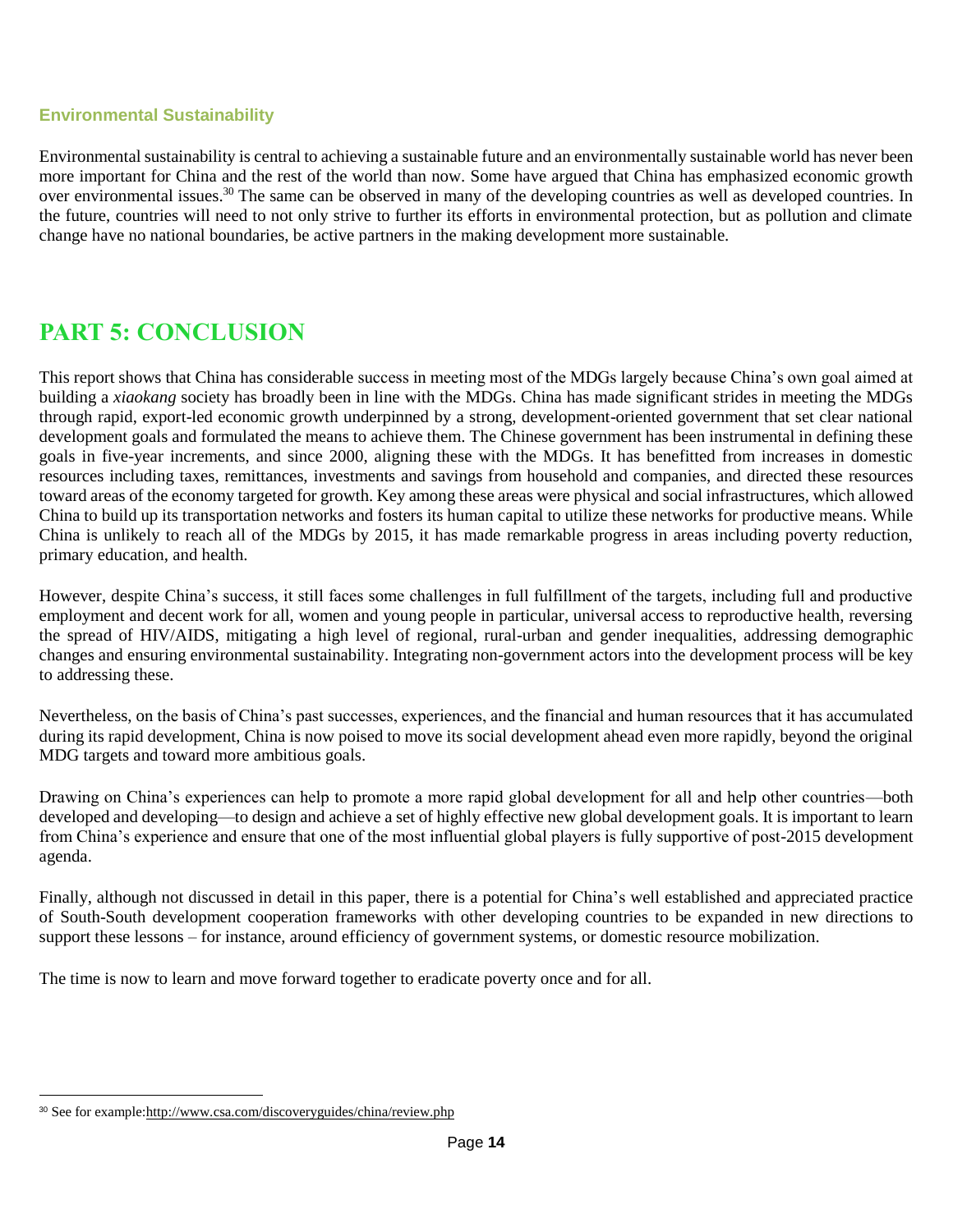### **REFERENCES**

Cai Fang, Du Yang, and Wang Meiyuan. 2009. *Migration and Labour Mobility*. UNDP Human Development Research Paper.

- Caijing. 2013. *Li Keqiang: Yiyi Jumin Zhu Penghuqu Penggai shi Chengzhenhua Raobuguo de kan* (Li Keqiang: More than 100 million residents living in *penghu* and thus *penghu* reform is inevitable). Beijing[. http://economy.caijing.com.cn/2013-02-05/112489780.html](http://economy.caijing.com.cn/2013-02-05/112489780.html) [Latest Access 4 January, 2015] (in Chinese)
- Census Office of the State Council, China. 2012. *Tabulation on the 2010 Population Census of the People's Republic of China*. Beijing: China Statistics Press.
- China Briefings. 2011. *Five-Year Plan on Environmental Protection*. [http://www.china-briefing.com/news/2011/12/23/china-unveils-12th](http://www.china-briefing.com/news/2011/12/23/china-unveils-12th-five-year-plan-on-environmental-protection.html)[five-year-plan-on-environmental-protection.html](http://www.china-briefing.com/news/2011/12/23/china-unveils-12th-five-year-plan-on-environmental-protection.html) [Latest Access 4 January, 2015]
- China Briefings. 2013. *Five-Year Plan for Energy Development*. [http://www.china-briefing.com/news/2013/02/06/china-releases-12th-five](http://www.china-briefing.com/news/2013/02/06/china-releases-12th-five-year-plan-for-energy-development.html)[year-plan-for-energy-development.html](http://www.china-briefing.com/news/2013/02/06/china-releases-12th-five-year-plan-for-energy-development.html) [Latest Access 4 January, 2015]
- Ge, W. 1999. Special economic zones and the opening of the Chinese economy: Some lessons for economic liberalization. *World Development*, *27*(7), 1267-1285.
- Gross, Michael. 2014. Where Next for China's Population Policy? *Current Biology*, vol. 24, Issue 3.
- Lakner, C., & Milanovic, B. 2013. Global income distribution: From the fall of the Berlin Wall to the Great Recession. World Bank Policy Research working paper. No. WPS 6719.
- Lin, J. Y. 2012. *Demystifying the Chinese economy*. Cambridge University Press.
- Lou, J., & Wang, S. (Eds.). 2008. *Public finance in China: reform and growth for a harmonious society*. World Bank Publications.
- Ministry of Foreign Affairs of China and the United Nations System in China. 2012. *China's Progress Towards the Millennium Development Goals 2010 Report*. Beijing.
- Ministry of Civil Affairs of China. *China Civil Affairs Statistical Yearbook*. 2012. Beijing: China Statistics Press.
- National Bureau of Statistics of China. 2012. *China Statistical Yearbook 2012*. Beijing: China Statistics Press.
- National Bureau of Statistics of China. 2011. *China Statistical Yearbook 2011*. Beijing: China Statistics Press.

National Bureau of Statistics of China. 2010. *China Statistical Yearbook 2010*. Beijing: China Statistics Press.

- National Health and Family Planning Commission. 2013. "*Guojia Weisheng jiwei fabu 2012 Xinnonghe jinzhan qingkuang ji 2013 gongzuo zhongdian (National health and family planning commission published the work report of 2012 and work agenda for 2013)*". Beijing.
- Piketty, T., & Qian, N. 2009. Income inequality and progressive income taxation in China and India, 1986–2015. *American Economic Journal: Applied Economics*, *1*(2), 53-63.
- Population Reference Bureau. 2010. *2010 World Population Data Sheet*. Washington D.C. <http://www.prb.org/Publications/Datasheets/2010/2010wpds.aspx> [Latest Access 4 January, 2015]